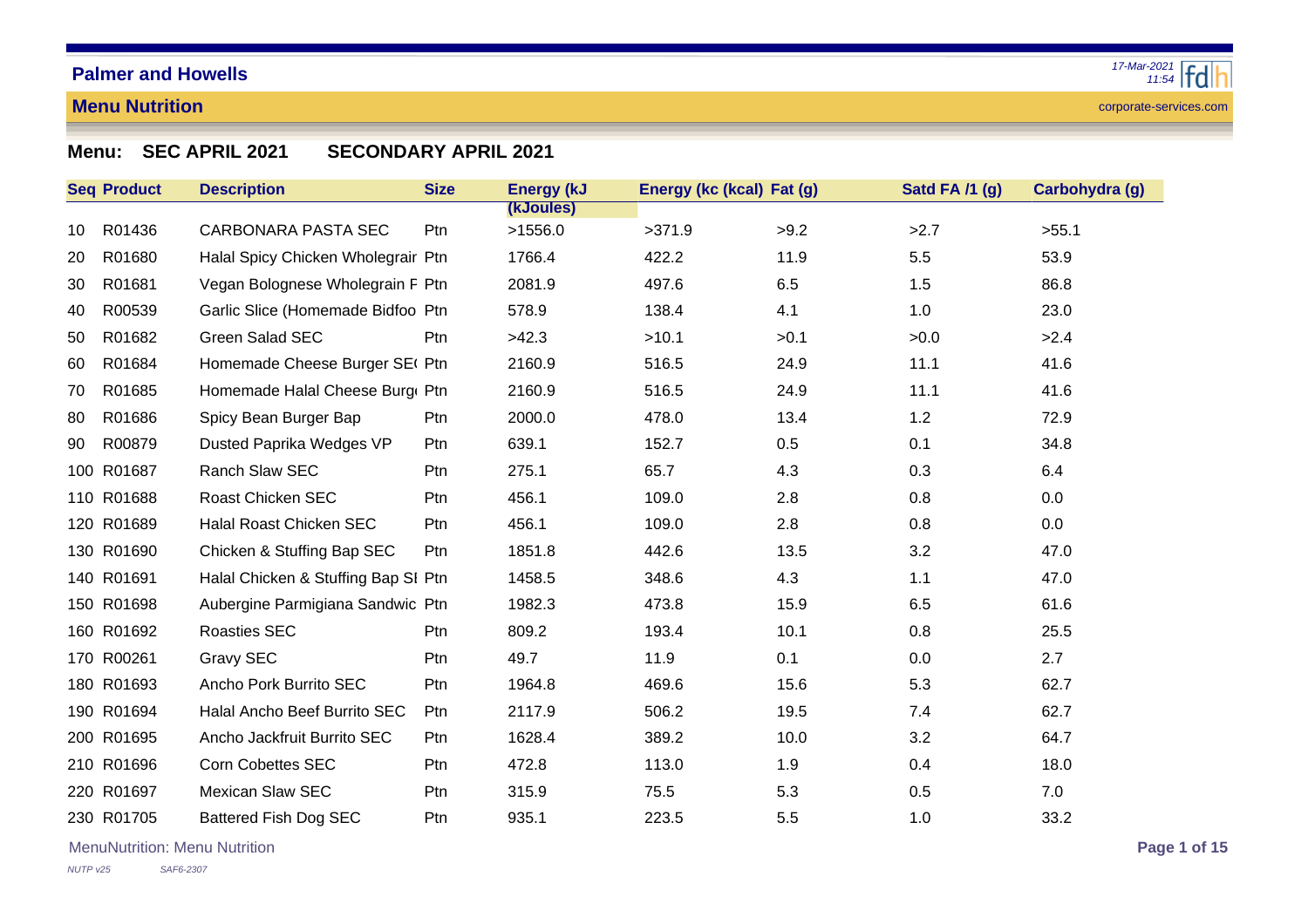| $17-Mar-2021$<br><b>Palmer and Howells</b> |                                     |      |         |        |       |      |                        |  |  |  |
|--------------------------------------------|-------------------------------------|------|---------|--------|-------|------|------------------------|--|--|--|
| <b>Menu Nutrition</b>                      |                                     |      |         |        |       |      | corporate-services.com |  |  |  |
| 240 R01254                                 | Quorn Dog SEC FW                    | Ptn  | >275.1  | >65.8  | >2.1  | >0.2 | >4.6                   |  |  |  |
| 250 R01699                                 | Chip Shop Curry Sauce SEC           | Ptn  | 140.6   | 33.6   | 1.1   | 0.6  | $5.0\,$                |  |  |  |
| 260 R01256                                 | Chips SEC                           | Ptn  | 804.6   | 192.3  | 5.4   | 0.6  | 30.9                   |  |  |  |
| 270 R00895                                 | Crushed Minted Peas and Chilli Ptn  |      | 344.8   | 82.4   | 2.8   | 0.6  | 7.8                    |  |  |  |
| 280 R01700                                 | Meatball Marinara Wholegrain F Ptn  |      | 2171.5  | 519.0  | 13.1  | 4.8  | 70.7                   |  |  |  |
| 290 R01701                                 | Halal Meatball Marinara Wholec Ptn  |      | 2273.6  | 543.4  | 15.7  | 6.2  | 70.7                   |  |  |  |
| 300 R01702                                 | Quorn Meatball Marinara Whole Ptn   |      | 1642.5  | 392.6  | 3.7   | 1.4  | 67.0                   |  |  |  |
| 310 R01670                                 | Pomegranate Chicken & Jewell Ptn    |      | >2072.5 | >495.4 | >14.8 | >3.2 | >57.5                  |  |  |  |
| 320 R01704                                 | Halal Pomegranate Chicken & J Ptn   |      | >2072.5 | >495.4 | >14.8 | >3.2 | >57.5                  |  |  |  |
| 330 R01706                                 | Lebanese Falafel Khobez Wrap Ptn    |      | >934.7  | >223.4 | >11.7 | >0.9 | >22.9                  |  |  |  |
| 340 R01738                                 | <b>Citrus Salad SEC</b>             | Ptn  | 219.8   | 52.5   | 5.1   | 0.4  | 1.8                    |  |  |  |
| 350 R01799                                 | Roast Pork SEC                      | Ptn  | 820.9   | 196.2  | 14.6  | 4.8  | $0.0\,$                |  |  |  |
| 360 R01641                                 | Toad in the Hole Yorkshire Pud Ptn  |      | >888.1  | >212.3 | >14.4 | >4.5 | >11.0                  |  |  |  |
| 370 R01800                                 | <b>Halal Roast Beef SEC</b>         | Ptn. | 719.7   | 172.0  | 11.8  | 4.7  | $0.0\,$                |  |  |  |
| 380 R01422                                 | Potato and Spinach Frittata SE( Ptn |      | 975.2   | 233.1  | 13.1  | 3.7  | 10.6                   |  |  |  |
| 390 R01677                                 | Chicken Kathi Roll SEC              | Ptn  | >1768.4 | >422.7 | >16.8 | >5.5 | >42.9                  |  |  |  |
| 400 R01707                                 | Halal Chicken Kathi Roll SEC        | Ptn  | >1768.4 | >422.7 | >16.8 | >5.5 | >42.9                  |  |  |  |
| 410 R01675                                 | Rajasthan Watermelon Curry SI Ptn   |      | >133.1  | >31.8  | >0.6  | >0.1 | >5.1                   |  |  |  |
| 420 R01679                                 | <b>Turmeric Rice SEC</b>            | Ptn  | 987.9   | 236.1  | 1.5   | 0.4  | 50.4                   |  |  |  |
| 430 R01676                                 | Coconut & Chickpea Salad SEC Ptn    |      | 752.4   | 179.8  | 9.9   | 2.8  | 14.6                   |  |  |  |
| 440 R00235                                 | Fiery Battered Fish SEC             | Ptn  | 617.6   | 147.6  | 1.4   | 0.5  | 16.2                   |  |  |  |
| 450 R01708                                 | Cheesy Bean Wrap SEC                | Ptn  | 1524.4  | 364.3  | 17.5  | 10.1 | 35.4                   |  |  |  |
| 460 R01709                                 | Homemade Tartare Sauce SEC Ptn      |      | 204.1   | 48.8   | 4.4   | 0.3  | 2.1                    |  |  |  |
| 470 R00509                                 | Peas SEC                            | Ptn  | 251.0   | 60.0   | 0.7   | 0.2  | 6.9                    |  |  |  |
| 480 R00521                                 | Mushy Peas SEC                      | Ptn  | 297.9   | 71.2   | 0.3   | 0.1  | 11.3                   |  |  |  |
| 490 R01710                                 | <b>Beef Chilli SEC</b>              | Ptn  | 1043.7  | 249.5  | 15.6  | 5.4  | 11.3                   |  |  |  |

MenuNutrition: Menu Nutrition **Page 2 of 15**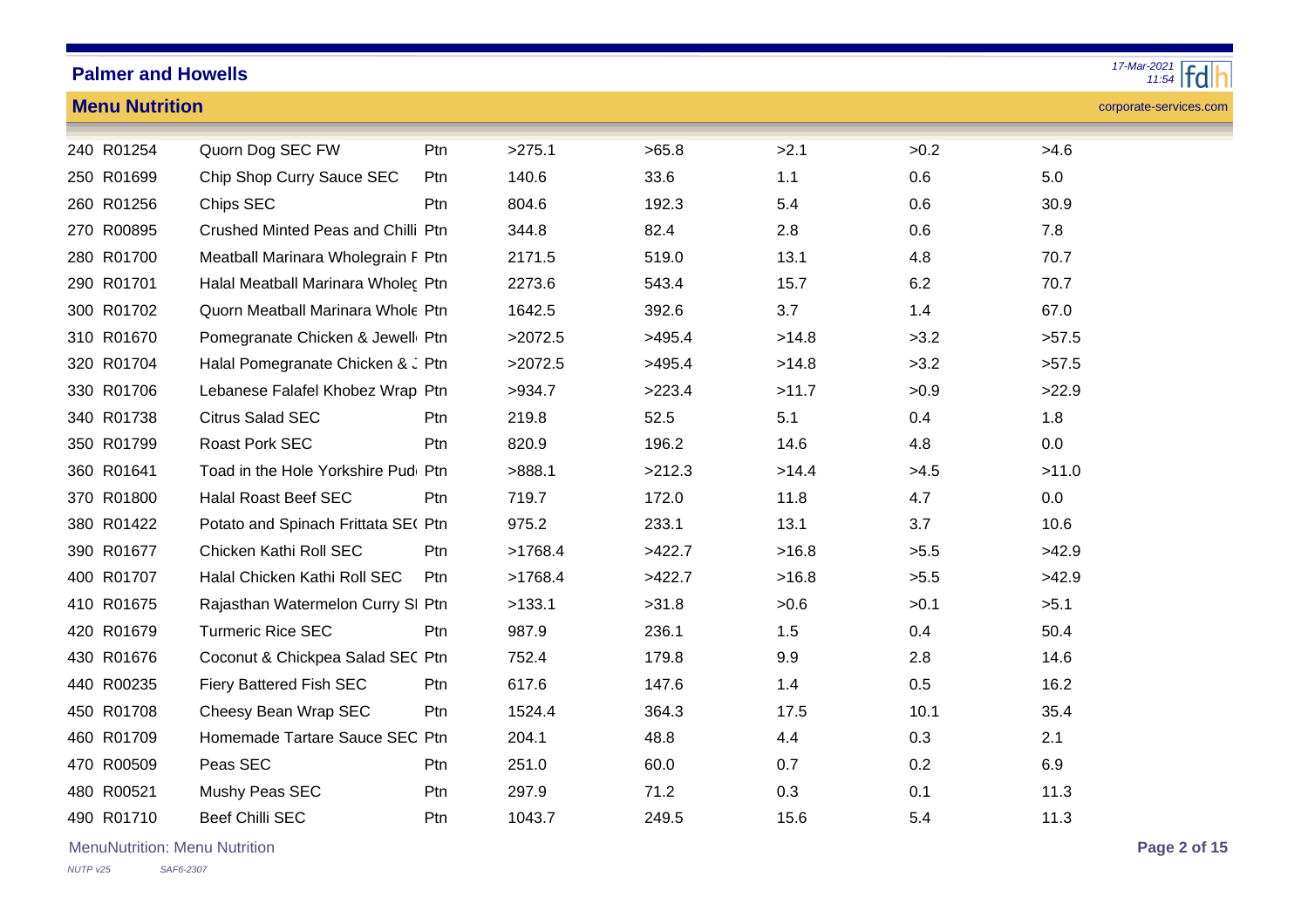| 17-Mar-2021 $\frac{1}{11.54}$<br><b>Palmer and Howells</b> |                                        |     |             |                          |             |                |                        |  |  |  |  |
|------------------------------------------------------------|----------------------------------------|-----|-------------|--------------------------|-------------|----------------|------------------------|--|--|--|--|
| <b>Menu Nutrition</b>                                      |                                        |     |             |                          |             |                | corporate-services.com |  |  |  |  |
| 500 R01711                                                 | Halal Beef Chilli SEC                  | Ptn | 1043.7      | 249.5                    | 15.6        | 5.4            | 11.3                   |  |  |  |  |
| 510 R01605                                                 | Vegan Mince Chilli SEC                 | Ptn | 845.0       | 202.0                    | 6.4         | 1.3            | 29.3                   |  |  |  |  |
| 520 R01714                                                 | Firecracker Rice Wholegrain SE Ptn     |     | 1027.3      | 245.5                    | 2.0         | 0.5            | 55.3                   |  |  |  |  |
| 530 R01712                                                 | <b>Tomato Salsa SEC</b>                | Ptn | 64.4        | 15.4                     | 0.2         | 0.0            | 3.2                    |  |  |  |  |
| 540 R01713                                                 | Guacamole SEC                          | Ptn | 172.2       | 41.2                     | 3.3         | 0.9            | 2.7                    |  |  |  |  |
| 550 R00330                                                 | Shawarma SEC v3                        | Ptn | 2019.3      | 482.6                    | 8.0         | 1.9            | 74.5                   |  |  |  |  |
| 560 R01796                                                 | Halal Shawarma SEC v3                  | Ptn | 2019.3      | 482.6                    | 8.0         | 1.9            | 74.5                   |  |  |  |  |
| 570 R01718                                                 | Chicken Style Pitta Kebab SEC Ptn      |     | >974.4      | >232.9                   | >13.5       | >1.5           | >14.3                  |  |  |  |  |
| 580 R01736                                                 | <b>Fattoush Salad SEC</b>              | Ptn | 249.2       | 59.6                     | 5.1         | 0.4            | 3.0                    |  |  |  |  |
| 590 R01724                                                 | Roast Gammon SEC                       | Ptn | 542.3       | 129.6                    | 8.6         | 2.8            | 0.0                    |  |  |  |  |
| 600 R01330                                                 | Roast Gammon Baguette SEC              | Ptn | >637.4      | >152.4                   | >8.7        | >2.8           | >5.4                   |  |  |  |  |
| 610 R01727                                                 | Halal Roast Turkey & gravy may Ptn     |     | >625.7      | >149.6                   | >7.1        | >0.7           | >1.8                   |  |  |  |  |
| 620 R01726                                                 | Roast Turkey SEC                       | Ptn | 439.3       | 105.0                    | 0.8         | 0.3            | 0.0                    |  |  |  |  |
| 630 R01740                                                 | <b>Smoked Cheese &amp; Onion Slice</b> | Ptn | >1157.2     | >276.6                   | >12.9       | >6.6           | >34.9                  |  |  |  |  |
| 640 R01715                                                 | <b>Chicken Chow Mein SEC</b>           | Ptn | >1952.1     | >466.6                   | >11.5       | >2.8           | >61.2                  |  |  |  |  |
| 650 R01797                                                 | Halal Chicken Chow Mein SEC Ptn        |     | >1952.1     | >466.6                   | >11.5       | >2.8           | >61.2                  |  |  |  |  |
| 660 R01716                                                 | Teriyaki Tofu Noodles SEC              | Ptn | >1522.9     | >364.0                   | >6.0        | >0.9           | >61.8                  |  |  |  |  |
| 670 R01737                                                 | Five Spice Cauliflower Bites SE Ptn    |     | 551.5       | 131.8                    | 2.0         | 0.6            | 22.8                   |  |  |  |  |
| 680 R01735                                                 | Fish Finger Sandwich SEC               | Ptn | 1985.0      | 474.4                    | 19.1        | 3.5            | 55.3                   |  |  |  |  |
| 690 R01798                                                 | Vegan Sausage Roll                     | Ptn | $\tilde{?}$ | $\overline{\mathcal{C}}$ | $\tilde{?}$ | $\overline{?}$ | $\tilde{?}$            |  |  |  |  |
| 700 R01672                                                 | Peach Melba Traybake SEC               | Ptn | >1770.8     | >423.2                   | >22.1       | >5.2           | >50.6                  |  |  |  |  |
| 710 R01720                                                 | Sweet Potato Brownie SEC               | Ptn | 1603.9      | 383.3                    | 18.1        | 4.7            | 48.0                   |  |  |  |  |
| 720 R01674                                                 | Carrot & Pineapple Muffin SEC Ptn      |     | 1431.8      | 342.2                    | 12.1        | 1.4            | 52.6                   |  |  |  |  |
| 730 R00250                                                 | Mexican Chocolate Pudding SE Ptn       |     | 939.8       | 224.6                    | 10.8        | 2.7            | 27.6                   |  |  |  |  |
| 740 R01723                                                 | Yoghurt, Granola & Peaches SE Ptn      |     | 1001.4      | 239.3                    | 10.1        | 2.1            | 30.5                   |  |  |  |  |
| 750 R01671                                                 | Apple Brown Betty SEC                  | Ptn | 979.3       | 234.1                    | 8.9         | 2.2            | 34.2                   |  |  |  |  |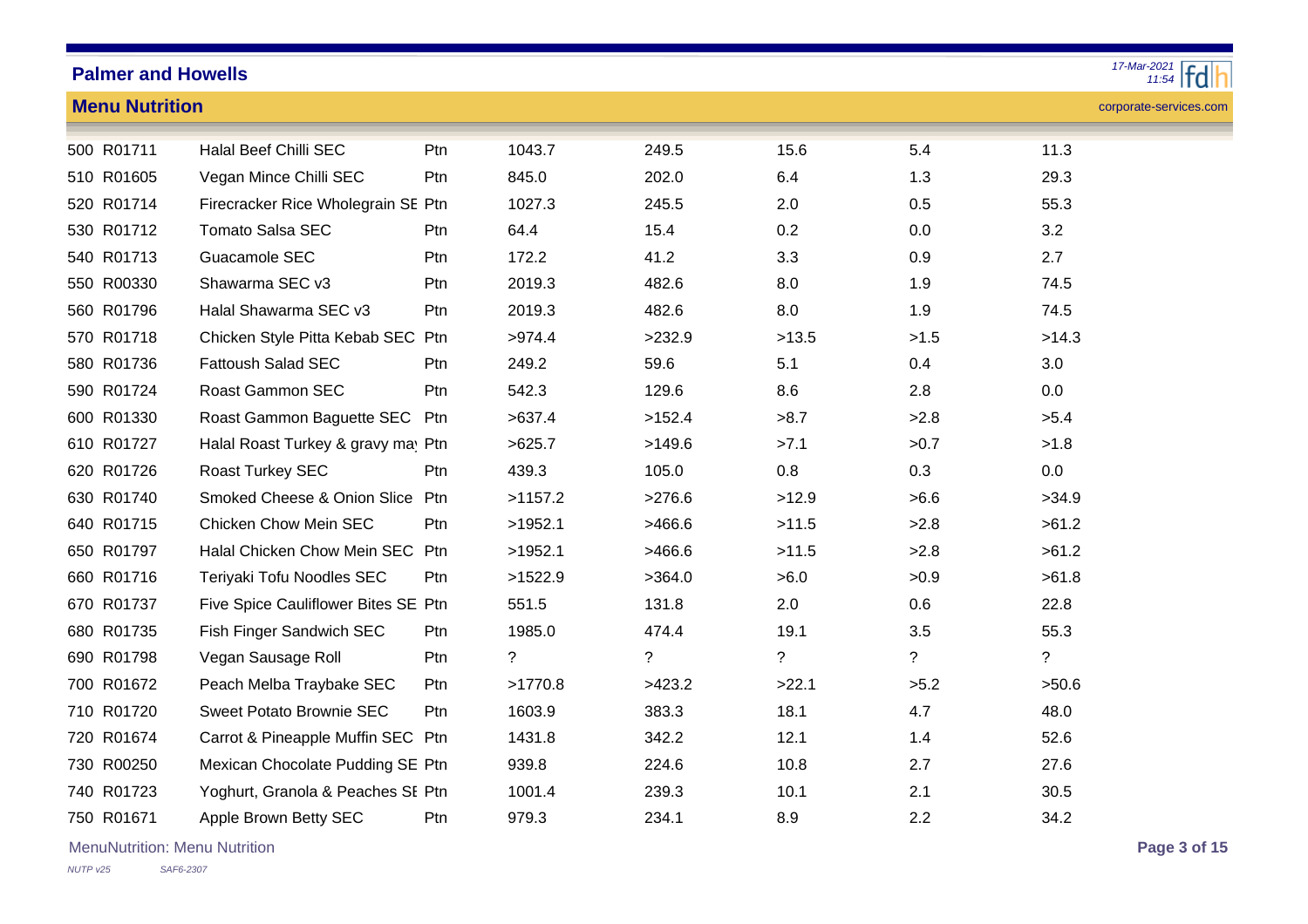|                 | <b>Palmer and Howells</b> |                                    |             |                      |         |                       |             | $17-Mar-2021$          |
|-----------------|---------------------------|------------------------------------|-------------|----------------------|---------|-----------------------|-------------|------------------------|
|                 | <b>Menu Nutrition</b>     |                                    |             |                      |         |                       |             | corporate-services.com |
|                 | 760 R01408                | Orange & cinnamon Polenta SI Ptn   |             | 1015.9               | 242.8   | 12.0                  | 2.8         | 30.5                   |
|                 | 770 R01721                | Mango & Coconut Slice SEC          | Ptn         | 1853.5               | 443.0   | 22.6                  | 8.2         | 53.1                   |
|                 | 780 R01729                | Indian Kulfi Ice Cream SEC         | Ptn         | 1169.0               | 279.4   | 18.3                  | 15.0        | 24.3                   |
|                 | 790 R01733                | Frozen Banana Mousse Pots SI Ptn   |             | 361.5                | 86.4    | 1.5                   | 1.2         | 17.0                   |
|                 | 800 R00103                | Chocolate Cornflake Crispy Bar Ptn |             | 1401.6               | 335.0   | 15.5                  | 4.6         | 44.5                   |
|                 | 810 R01722                | Tutti Frutti Sponge                | Ptn         | 1412.1               | 337.5   | 18.0                  | 4.3         | 39.2                   |
|                 | 820 R00259                | Custard - Mix 125ml SEC            | Ptn         | 374.4                | 89.5    | 2.1                   | 1.4         | 16.4                   |
|                 | 830 R01732                | Oaty Apple Crunch SEC              | Ptn         | 1308.6               | 312.8   | 13.4                  | 3.0         | 41.8                   |
|                 | 840 R01730                | Caramelised Bananas & Toffee Ptn   |             | 714.6                | 170.8   | 10.1                  | 8.6         | 19.0                   |
|                 | 850 R00144                | Sultana & Lemon Oaty Cookies Ptn   |             | 836.3                | 199.9   | 7.6                   | 1.7         | 30.5                   |
|                 | 860 R00216                | HOMEMADE TOMATO SAUCE Ptn          |             | 174.4                | 41.7    | 0.8                   | 0.1         | 6.6                    |
|                 | 870 R01636                | <b>Roasted Carrot Houmous</b>      | Ptn         | 223.4                | 53.4    | 3.3                   | 0.3         | 4.5                    |
|                 | 880 R01664                | Teriyaki Sauce MQ                  | Ptn         | 270.5                | 64.6    | 0.2                   | 0.1         | 14.5                   |
|                 | 890 R00096                | <b>Basic Plain Muffin HB</b>       | Ptn         | 1360.6               | 325.2   | 12.1                  | 1.4         | 48.4                   |
|                 | <b>Seq Product</b>        | <b>Description</b>                 | <b>Size</b> | <b>NME Sugar (g)</b> | NSP (g) | <b>AOAC</b> fibre (g) | Protein (g) | Iron (mg)              |
| 10 <sup>°</sup> | R01436                    | CARBONARA PASTA SEC                | Ptn         | >0.0                 | >4.9    | >4.9                  | >15.0       | >0.3                   |
| 20              | R01680                    | Halal Spicy Chicken Wholegrair Ptn |             | >1.5                 | >6.1    | 6.1                   | 23.4        | >0.9                   |
| 30              | R01681                    | Vegan Bolognese Wholegrain F Ptn   |             | >1.0                 | >9.0    | 9.0                   | 28.2        | >3.2                   |
| 40              | R00539                    | Garlic Slice (Homemade Bidfoo Ptn  |             | 0.0                  | 1.1     | 1.1                   | 3.7         | >0.5                   |
| 50              | R01682                    | Green Salad SEC                    | Ptn         | ?                    | ?       | >0.0                  | >0.6        | >0.0                   |
| 60              | R01684                    | Homemade Cheese Burger SE( Ptn     |             | >0.0                 | >0.0    | 2.4                   | 31.1        | >1.3                   |
| 70              | R01685                    | Homemade Halal Cheese Burg Ptn     |             | >0.0                 | >0.0    | 2.4                   | 31.1        | >1.3                   |
| 80              | R01686                    | Spicy Bean Burger Bap              | Ptn         | ?                    | >3.2    | 5.5                   | 14.0        | $\tilde{?}$            |
| 90              | R00879                    | Dusted Paprika Wedges VP           | Ptn         | >0.0                 | 2.8     | 2.8                   | 4.4         | 0.8                    |
|                 | 100 R01687                | Ranch Slaw SEC                     | Ptn         | >0.4                 | >0.1    | 0.1                   | 1.2         | 0.1                    |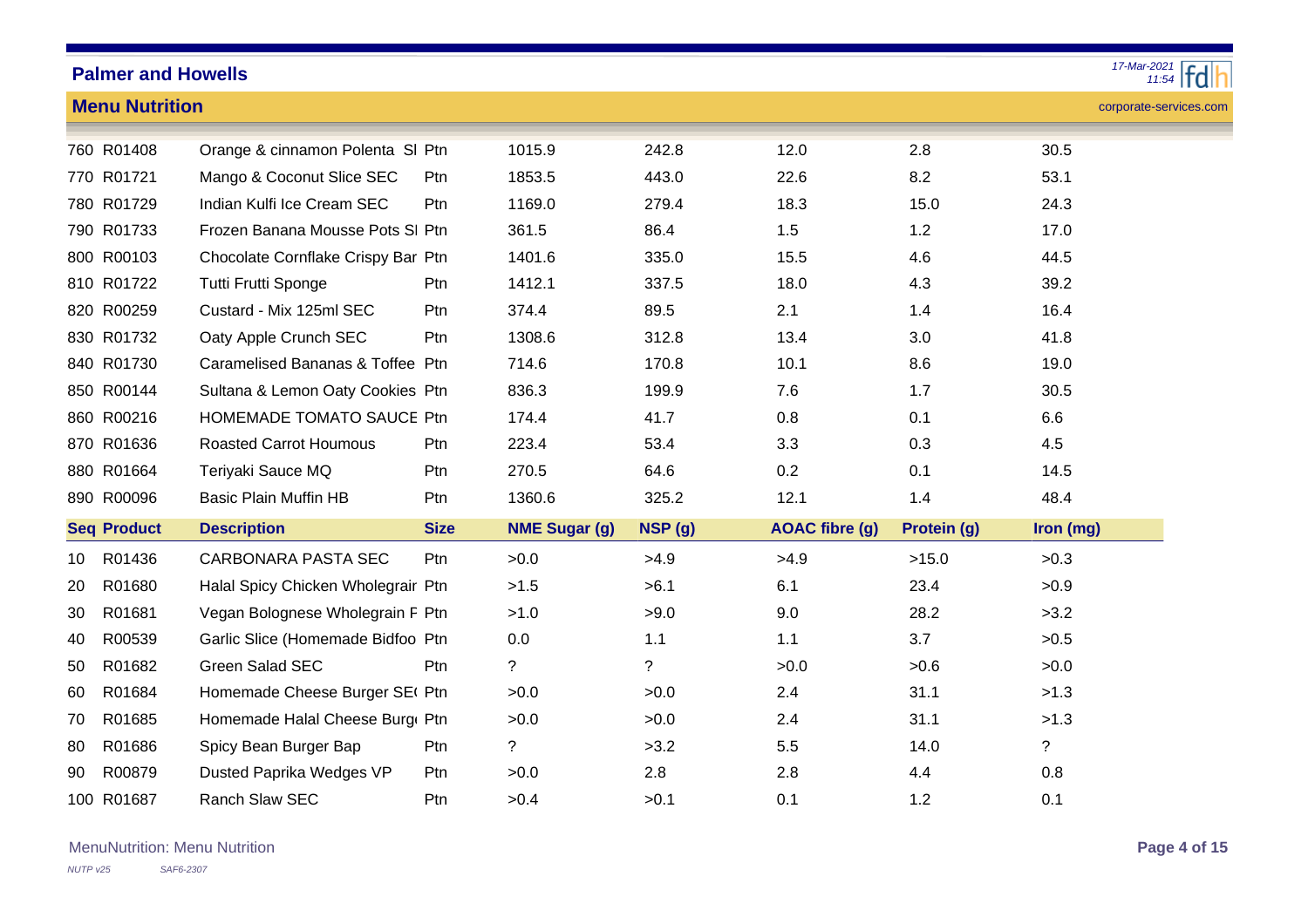**Menu Nutrition**

#### *11:54 17-Mar-2021*

### corporate-services.com

| 110 R01688 | <b>Roast Chicken SEC</b>            | Ptn | 0.0         | $\overline{?}$ | 0.0  | 20.9  | 0.8                      |
|------------|-------------------------------------|-----|-------------|----------------|------|-------|--------------------------|
| 120 R01689 | Halal Roast Chicken SEC             | Ptn | 0.0         | $\tilde{?}$    | 0.0  | 20.9  | 0.8                      |
| 130 R01690 | Chicken & Stuffing Bap SEC          | Ptn | >0.0        | >0.4           | 2.7  | 31.2  | >0.1                     |
| 140 R01691 | Halal Chicken & Stuffing Bap SI Ptn |     | >0.0        | >0.4           | 2.7  | 29.1  | >0.9                     |
| 150 R01698 | Aubergine Parmigiana Sandwic Ptn    |     | >0.4        | >4.1           | 4.1  | 20.9  | >0.3                     |
| 160 R01692 | <b>Roasties SEC</b>                 | Ptn | >0.0        | >0.0           | 0.0  | 2.6   | 0.0                      |
| 170 R00261 | Gravy SEC                           | Ptn | 0.0         | 0.1            | 0.1  | 0.1   | 0.0                      |
| 180 R01693 | Ancho Pork Burrito SEC              | Ptn | >0.6        | >3.5           | 3.5  | 21.1  | >2.1                     |
| 190 R01694 | Halal Ancho Beef Burrito SEC        | Ptn | >0.6        | >3.5           | 3.5  | 21.4  | >2.4                     |
| 200 R01695 | Ancho Jackfruit Burrito SEC         | Ptn | >0.6        | >4.4           | 4.4  | 10.8  | >1.6                     |
| 210 R01696 | <b>Corn Cobettes SEC</b>            | Ptn | ?           | 4.0            | 4.0  | 4.0   | $\tilde{?}$              |
| 220 R01697 | <b>Mexican Slaw SEC</b>             | Ptn | >0.0        | >0.0           | 0.0  | 1.5   | 0.0                      |
| 230 R01705 | <b>Battered Fish Dog SEC</b>        | Ptn | $\tilde{?}$ | 2.2            | 2.2  | 9.4   | $\overline{\phantom{a}}$ |
| 240 R01254 | Quorn Dog SEC FW                    | Ptn | >0.5        | >2.7           | >2.7 | >6.0  | >2.6                     |
| 250 R01699 | Chip Shop Curry Sauce SEC           | Ptn | 2.2         | 0.4            | 0.4  | 0.5   | $\tilde{?}$              |
| 260 R01256 | Chips SEC                           | Ptn | 0.3         | 3.2            | 3.2  | 3.5   | 0.6                      |
| 270 R00895 | Crushed Minted Peas and Chilli Ptn  |     | >0.0        | >3.8           | 3.8  | 4.7   | >1.3                     |
| 280 R01700 | Meatball Marinara Wholegrain F Ptn  |     | >0.7        | >4.6           | 4.6  | 28.3  | >3.0                     |
| 290 R01701 | Halal Meatball Marinara Wholec Ptn  |     | >0.7        | >4.6           | 4.6  | 28.5  | >3.2                     |
| 300 R01702 | Quorn Meatball Marinara Whole Ptn   |     | >1.6        | >6.7           | 6.7  | 20.8  | 2.0                      |
| 310 R01670 | Pomegranate Chicken & Jewell Ptn    |     | >4.8        | >2.5           | >3.7 | >31.6 | >3.1                     |
| 320 R01704 | Halal Pomegranate Chicken & J Ptn   |     | >4.8        | >2.5           | >3.7 | >31.6 | >3.1                     |
| 330 R01706 | Lebanese Falafel Khobez Wrap Ptn    |     | ?           | >2.2           | >2.9 | >5.7  | >0.0                     |
| 340 R01738 | <b>Citrus Salad SEC</b>             | Ptn | >0.0        | >0.0           | 0.0  | 0.2   | 0.0                      |
| 350 R01799 | Roast Pork SEC                      | Ptn | 0.0         | $\tilde{?}$    | 0.0  | 16.3  | $\overline{\phantom{a}}$ |
| 360 R01641 | Toad in the Hole Yorkshire Pud( Ptn |     | >1.7        | >0.4           | >0.4 | >9.9  | >0.3                     |

MenuNutrition: Menu Nutrition **Page 5 of 15**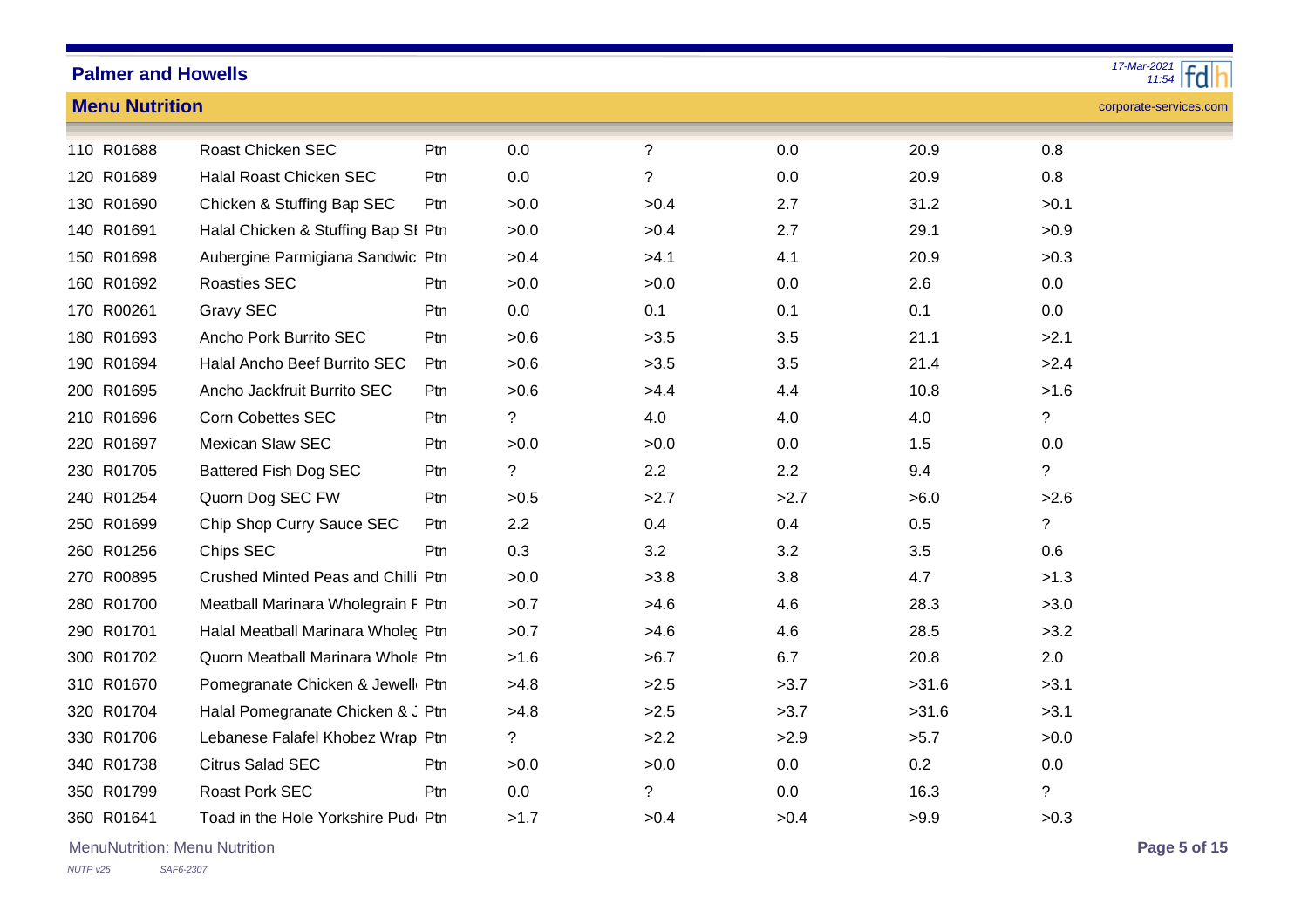| 17-Mar-2021<br>$\frac{1}{11:54}$ fd<br><b>Palmer and Howells</b> |                       |                                     |                 |                |                |      |       |                        |  |  |
|------------------------------------------------------------------|-----------------------|-------------------------------------|-----------------|----------------|----------------|------|-------|------------------------|--|--|
|                                                                  | <b>Menu Nutrition</b> |                                     |                 |                |                |      |       | corporate-services.com |  |  |
|                                                                  | 370 R01800            | <b>Halal Roast Beef SEC</b>         | Ptn             | 0.0            | $\overline{?}$ | 0.0  | 16.3  | 1.4                    |  |  |
|                                                                  | 380 R01422            | Potato and Spinach Frittata SE( Ptn |                 | >0.0           | >0.0           | 0.0  | 19.3  | 2.5                    |  |  |
|                                                                  | 390 R01677            | Chicken Kathi Roll SEC              | Ptn             | >7.9           | >1.5           | >1.8 | >26.2 | >3.0                   |  |  |
|                                                                  | 400 R01707            | Halal Chicken Kathi Roll SEC        | Ptn             | >7.9           | >1.5           | >1.8 | >26.2 | >3.0                   |  |  |
|                                                                  | 410 R01675            | Rajasthan Watermelon Curry SI Ptn   |                 | >0.0           | >0.9           | >0.9 | >2.1  | >0.1                   |  |  |
|                                                                  | 420 R01679            | <b>Turmeric Rice SEC</b>            | Ptn.            | 0.0            | 0.8            | 0.8  | 4.9   | 0.3                    |  |  |
|                                                                  | 430 R01676            | Coconut & Chickpea Salad SEC Ptn    |                 | >0.1           | >3.8           | 3.8  | 6.3   | 1.3                    |  |  |
|                                                                  | 440 R00235            | Fiery Battered Fish SEC             | Ptn             | >0.1           | 1.5            | 1.5  | 18.3  | >0.8                   |  |  |
|                                                                  | 450 R01708            | Cheesy Bean Wrap SEC                | Ptn             | >1.8           | 3.2            | 3.2  | 15.8  | >1.5                   |  |  |
|                                                                  | 460 R01709            | Homemade Tartare Sauce SEC Ptn      |                 | >0.3           | >0.1           | 0.1  | 0.2   | 0.1                    |  |  |
|                                                                  | 470 R00509            | Peas SEC                            | P <sub>tn</sub> | 0.0            | 3.8            | 3.8  | 4.6   | 1.3                    |  |  |
|                                                                  | 480 R00521            | Mushy Peas SEC                      | Ptn             | 0.8            | 2.2            | 2.2  | 4.7   | 1.0                    |  |  |
|                                                                  | 490 R01710            | <b>Beef Chilli SEC</b>              | Ptn             | >0.3           | >3.0           | 3.0  | 17.4  | >2.0                   |  |  |
|                                                                  | 500 R01711            | Halal Beef Chilli SEC               | Ptn             | >0.3           | >3.0           | 3.0  | 17.4  | >2.0                   |  |  |
|                                                                  | 510 R01605            | Vegan Mince Chilli SEC              | Ptn             | >0.7           | >4.8           | 4.8  | 14.5  | >1.2                   |  |  |
|                                                                  | 520 R01714            | Firecracker Rice Wholegrain SE Ptn  |                 | 0.3            | 1.6            | 1.6  | 4.7   | 1.6                    |  |  |
|                                                                  | 530 R01712            | <b>Tomato Salsa SEC</b>             | Ptn             | >0.0           | >0.3           | 0.3  | 1.0   | 0.1                    |  |  |
|                                                                  | 540 R01713            | Guacamole SEC                       | Ptn             | $\overline{?}$ | >1.8           | 1.8  | 0.8   | >0.0                   |  |  |
|                                                                  | 550 R00330            | Shawarma SEC v3                     | Ptn             | >0.5           | >3.5           | 3.7  | 26.2  | >1.0                   |  |  |
|                                                                  | 560 R01796            | Halal Shawarma SEC v3               | Ptn             | >0.5           | >3.5           | 3.7  | 26.2  | >1.0                   |  |  |
|                                                                  | 570 R01718            | Chicken Style Pitta Kebab SEC Ptn   |                 | >0.2           | >5.3           | >5.4 | >11.6 | >0.8                   |  |  |
|                                                                  | 580 R01736            | <b>Fattoush Salad SEC</b>           | Ptn             | >0.5           | >0.2           | 0.2  | 0.5   | >0.1                   |  |  |
|                                                                  | 590 R01724            | <b>Roast Gammon SEC</b>             | Ptn             | 0.0            | $\tilde{?}$    | 0.0  | 12.5  | $\overline{?}$         |  |  |
|                                                                  | 600 R01330            | Roast Gammon Baguette SEC Ptn       |                 | >0.0           | >0.2           | >0.2 | >13.1 | >0.2                   |  |  |
|                                                                  | 610 R01727            | Halal Roast Turkey & gravy may Ptn  |                 | >0.0           | >0.0           | >0.0 | >19.6 | >0.3                   |  |  |
|                                                                  | 620 R01726            | Roast Turkey SEC                    | Ptn             | 0.0            | ?              | 0.0  | 24.4  | 0.3                    |  |  |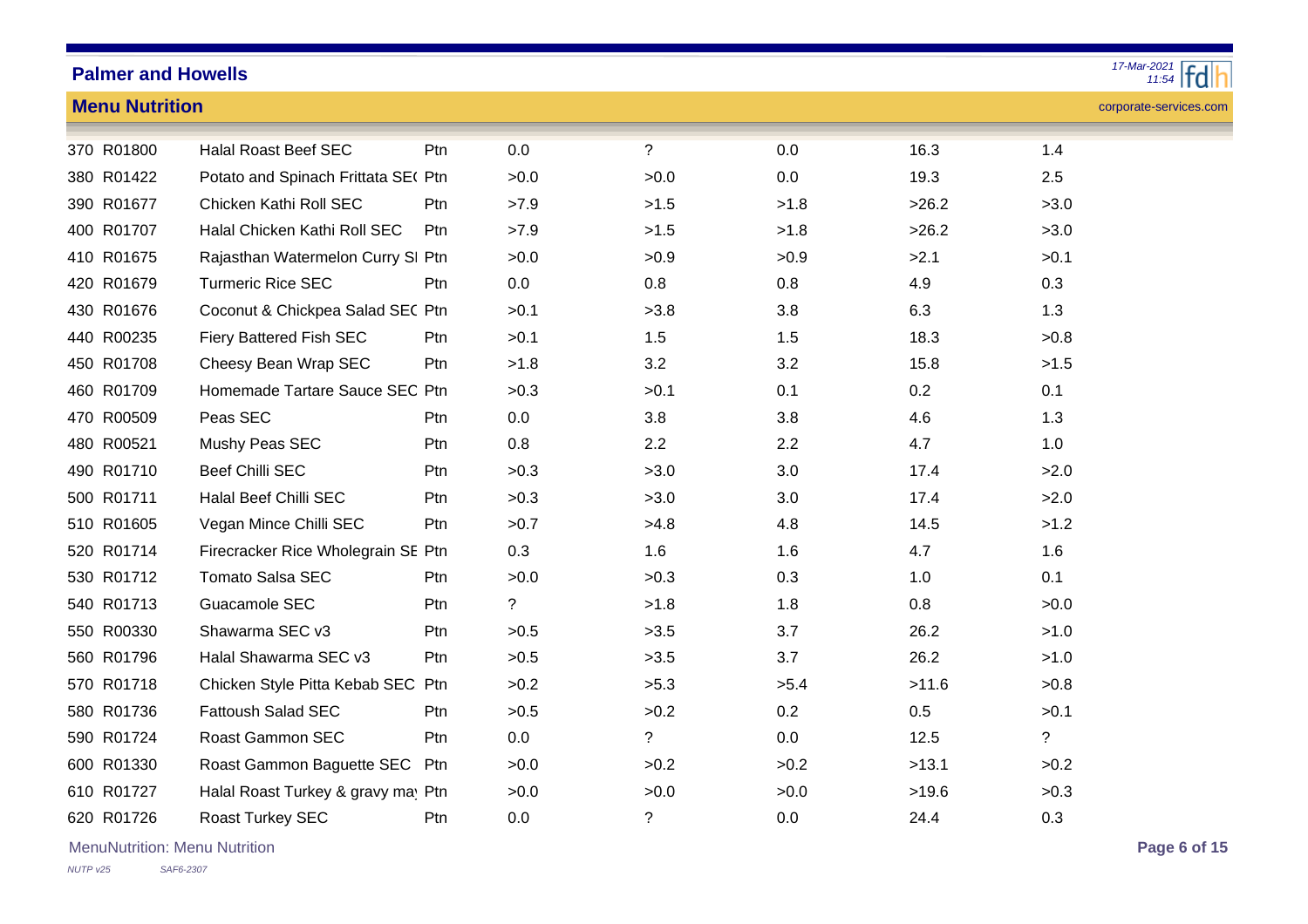| 17-Mar-2021<br>$\frac{12021}{11.54}$ Fd<br><b>Palmer and Howells</b> |                                     |            |                |             |      |       |                        |  |  |  |  |
|----------------------------------------------------------------------|-------------------------------------|------------|----------------|-------------|------|-------|------------------------|--|--|--|--|
| <b>Menu Nutrition</b>                                                |                                     |            |                |             |      |       | corporate-services.com |  |  |  |  |
| 630 R01740                                                           | Smoked Cheese & Onion Slice Ptn     |            | >0.0           | >1.6        | >1.6 | >5.8  | >0.1                   |  |  |  |  |
| 640 R01715                                                           | <b>Chicken Chow Mein SEC</b>        | Ptn        | >3.4           | >2.4        | >2.5 | >31.1 | >2.2                   |  |  |  |  |
| 650 R01797                                                           | Halal Chicken Chow Mein SEC Ptn     |            | >3.4           | >2.4        | >2.5 | >31.1 | >2.2                   |  |  |  |  |
| 660 R01716                                                           | Teriyaki Tofu Noodles SEC           | Ptn        | >2.9           | >4.0        | >4.0 | >17.2 | >2.2                   |  |  |  |  |
| 670 R01737                                                           | Five Spice Cauliflower Bites SE Ptn |            | >0.0           | >1.1        | 1.1  | 6.1   | 0.9                    |  |  |  |  |
| 680 R01735                                                           | Fish Finger Sandwich SEC            | Ptn.       | 2.7            | 1.7         | 1.7  | 19.8  | >1.2                   |  |  |  |  |
| 690 R01798                                                           | Vegan Sausage Roll                  | Ptn        | ?              | ?           | ?    | ?     | $\overline{?}$         |  |  |  |  |
| 700 R01672                                                           | Peach Melba Traybake SEC            | Ptn        | >31.3          | >1.3        | >1.3 | >4.5  | >0.9                   |  |  |  |  |
| 710 R01720                                                           | <b>Sweet Potato Brownie SEC</b>     | Ptn        | >35.4          | >3.6        | 3.6  | 5.8   | >4.3                   |  |  |  |  |
| 720 R01674                                                           | Carrot & Pineapple Muffin SEC Ptn   |            | >22.1          | >1.5        | 1.5  | 5.1   | 0.9                    |  |  |  |  |
| 730 R00250                                                           | Mexican Chocolate Pudding SE Ptn    |            | >18.7          | 1.8         | 1.8  | 3.4   | >1.9                   |  |  |  |  |
| 740 R01723                                                           | Yoghurt, Granola & Peaches SE Ptn   |            | 10.8           | 2.7         | 2.7  | 5.4   | 1.4                    |  |  |  |  |
| 750 R01671                                                           | Apple Brown Betty SEC               | Ptn        | 15.7           | 3.8         | 3.8  | 2.9   | >0.8                   |  |  |  |  |
| 760 R01408                                                           | Orange & cinnamon Polenta SI Ptn    |            | >19.8          | >0.7        | 0.7  | 2.6   | >0.4                   |  |  |  |  |
| 770 R01721                                                           | Mango & Coconut Slice SEC           | <b>Ptn</b> | 26.2           | 3.2         | 3.2  | 4.9   | >1.3                   |  |  |  |  |
| 780 R01729                                                           | Indian Kulfi Ice Cream SEC          | Ptn        | 17.9           | 0.1         | 0.1  | 4.0   | 0.2                    |  |  |  |  |
| 790 R01733                                                           | Frozen Banana Mousse Pots SI Ptn    |            | >8.2           | >0.0        | 0.0  | 1.9   | 0.0                    |  |  |  |  |
| 800 R00103                                                           | Chocolate Cornflake Crispy Bar Ptn  |            | 25.4           | 1.6         | 1.6  | 3.6   | >4.2                   |  |  |  |  |
| 810 R01722                                                           | Tutti Frutti Sponge                 | Ptn        | 20.7           | 1.0         | 1.0  | 4.1   | >0.8                   |  |  |  |  |
| 820 R00259                                                           | Custard - Mix 125ml SEC             | Ptn.       | 8.4            | $0.0\,$     | 0.0  | 1.3   | $0.0\,$                |  |  |  |  |
| 830 R01732                                                           | Oaty Apple Crunch SEC               | Ptn        | 10.0           | 3.7         | 3.7  | 4.2   | >1.2                   |  |  |  |  |
| 840 R01730                                                           | Caramelised Bananas & Toffee Ptn    |            | >11.5          | >0.0        | 0.0  | 1.8   | 0.1                    |  |  |  |  |
| 850 R00144                                                           | Sultana & Lemon Oaty Cookies Ptn    |            | >16.1          | >1.0        | 1.0  | 1.9   | >0.4                   |  |  |  |  |
| 860 R00216                                                           | HOMEMADE TOMATO SAUCE Ptn           |            | >0.7           | >1.5        | 1.5  | 2.2   | 0.5                    |  |  |  |  |
| 870 R01636                                                           | <b>Roasted Carrot Houmous</b>       | Ptn.       | $\overline{?}$ | $\tilde{?}$ | 0.8  | 1.2   | >0.0                   |  |  |  |  |
| 880 R01664                                                           | Teriyaki Sauce MQ                   | Ptn        | 6.0            | 0.2         | 0.2  | 1.9   | 0.1                    |  |  |  |  |

MenuNutrition: Menu Nutrition **Page 7 of 15**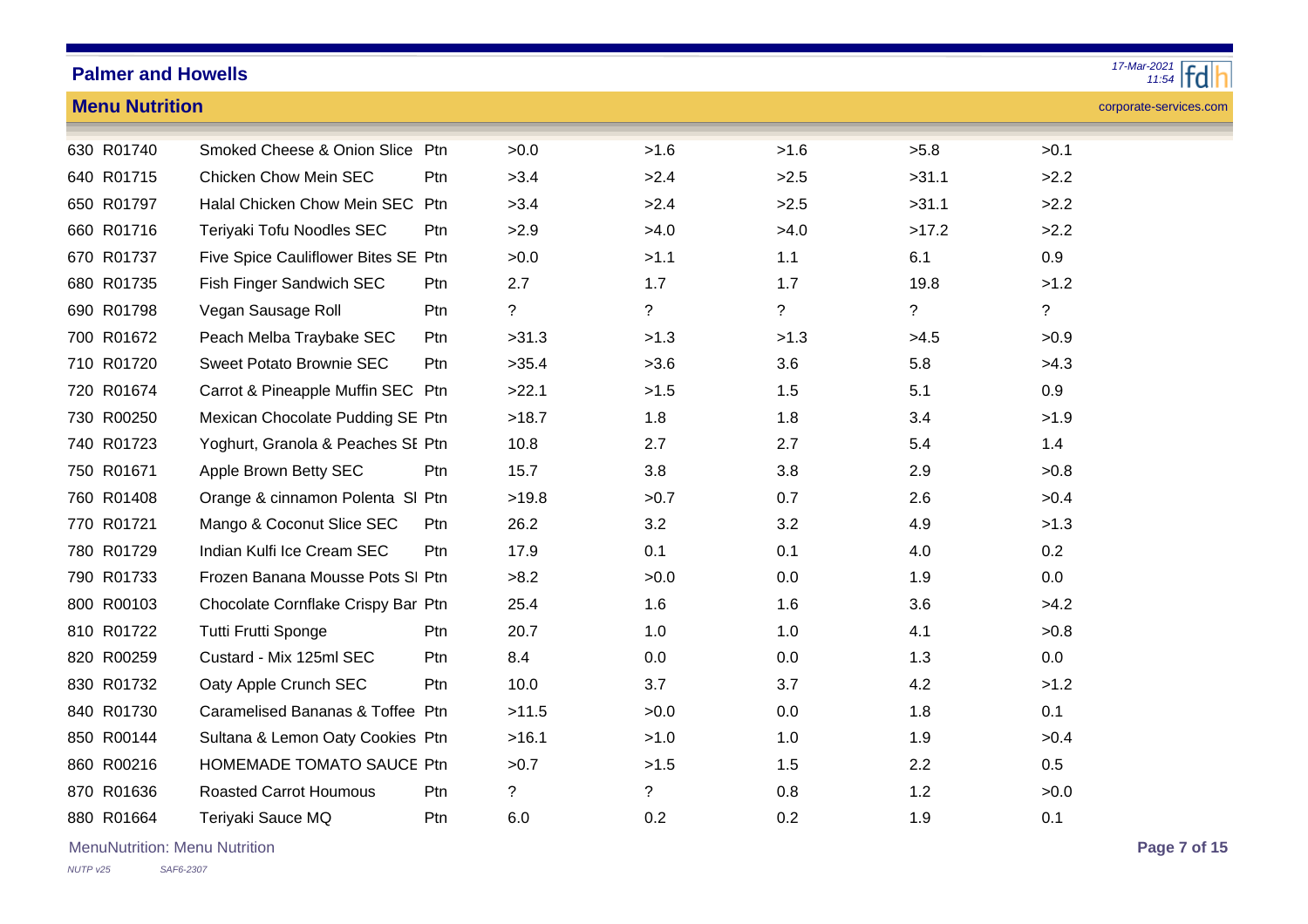*11:54 17-Mar-2021*

#### corporate-services.com

| <b>Menu Nutrition</b> |  |  |
|-----------------------|--|--|
|                       |  |  |
|                       |  |  |

|    | 890 R00096         | <b>Basic Plain Muffin HB</b>        | Ptn         | 20.8        | 1.3                      | 1.3            | 4.9                   | 0.8            |
|----|--------------------|-------------------------------------|-------------|-------------|--------------------------|----------------|-----------------------|----------------|
|    |                    |                                     |             |             |                          |                |                       |                |
|    | <b>Seq Product</b> | <b>Description</b>                  | <b>Size</b> | Zinc (mg)   | <b>Calcium (mg)</b>      | Vitamin A (µg) | <b>Vitamin C (mg)</b> | Folate (µg)    |
| 10 | R01436             | <b>CARBONARA PASTA SEC</b>          | Ptn         | >0.7        | >100.7                   | >0.8           | >0.8                  | >8.5           |
| 20 | R01680             | Halal Spicy Chicken Wholegrair Ptn  |             | >0.7        | >14.3                    | >86.9          | >39.8                 | >28.1          |
| 30 | R01681             | Vegan Bolognese Wholegrain F Ptn    |             | >1.3        | >28.8                    | >40.0          | >15.2                 | >32.3          |
| 40 | R00539             | Garlic Slice (Homemade Bidfoo Ptn   |             | >0.2        | >90.3                    | >0.0           | >0.1                  | >4.6           |
| 50 | R01682             | Green Salad SEC                     | Ptn         | $\tilde{?}$ | >0.0                     | $\tilde{?}$    | >0.0                  | $\overline{?}$ |
| 60 | R01684             | Homemade Cheese Burger SE( Ptn      |             | >4.3        | >155.9                   | >72.8          | >0.0                  | >18.8          |
| 70 | R01685             | Homemade Halal Cheese Burg Ptn      |             | >4.3        | >155.9                   | >72.8          | >0.0                  | >18.8          |
| 80 | R01686             | Spicy Bean Burger Bap               | Ptn         | $\tilde{?}$ | $\ddot{?}$               | $\tilde{?}$    | $\overline{?}$        | $\tilde{?}$    |
| 90 | R00879             | Dusted Paprika Wedges VP            | Ptn         | 0.6         | 10.0                     | >0.0           | 22.0                  | 70.0           |
|    | 100 R01687         | Ranch Slaw SEC                      | Ptn         | >0.1        | 2.7                      | >1.9           | 0.2                   | >0.7           |
|    | 110 R01688         | Roast Chicken SEC                   | Ptn         | 1.7         | 7.0                      | 20.0           | 0.0                   | 9.0            |
|    | 120 R01689         | Halal Roast Chicken SEC             | Ptn         | 1.7         | 7.0                      | 20.0           | 0.0                   | 9.0            |
|    | 130 R01690         | Chicken & Stuffing Bap SEC          | Ptn         | >0.1        | >5.8                     | >14.5          | >0.2                  | >1.3           |
|    | 140 R01691         | Halal Chicken & Stuffing Bap SI Ptn |             | >1.8        | >12.8                    | >34.5          | >0.2                  | >10.3          |
|    | 150 R01698         | Aubergine Parmigiana Sandwic Ptn    |             | >0.1        | >5.3                     | >18.2          | >7.4                  | >10.0          |
|    | 160 R01692         | <b>Roasties SEC</b>                 | Ptn         | >0.0        | 0.0                      | >0.0           | 0.0                   | >0.0           |
|    | 170 R00261         | Gravy SEC                           | Ptn         | 0.0         | $\tilde{?}$              | 0.0            | 0.0                   | 0.0            |
|    | 180 R01693         | Ancho Pork Burrito SEC              | Ptn         | >2.5        | >89.0                    | >68.4          | >26.2                 | >34.8          |
|    | 190 R01694         | Halal Ancho Beef Burrito SEC        | Ptn         | >3.4        | >90.2                    | >68.4          | >26.2                 | >42.0          |
|    | 200 R01695         | Ancho Jackfruit Burrito SEC         | Ptn         | >1.0        | >84.8                    | >68.4          | >26.2                 | >33.6          |
|    | 210 R01696         | <b>Corn Cobettes SEC</b>            | Ptn         | $\tilde{?}$ | $\overline{\mathcal{E}}$ | $\tilde{?}$    | $\overline{?}$        | $\overline{?}$ |
|    | 220 R01697         | Mexican Slaw SEC                    | Ptn         | >0.0        | 0.0                      | >0.0           | 0.0                   | >0.0           |
|    | 230 R01705         | <b>Battered Fish Dog SEC</b>        | Ptn         | ?           | ?                        | $\tilde{?}$    | $\tilde{?}$           | ?              |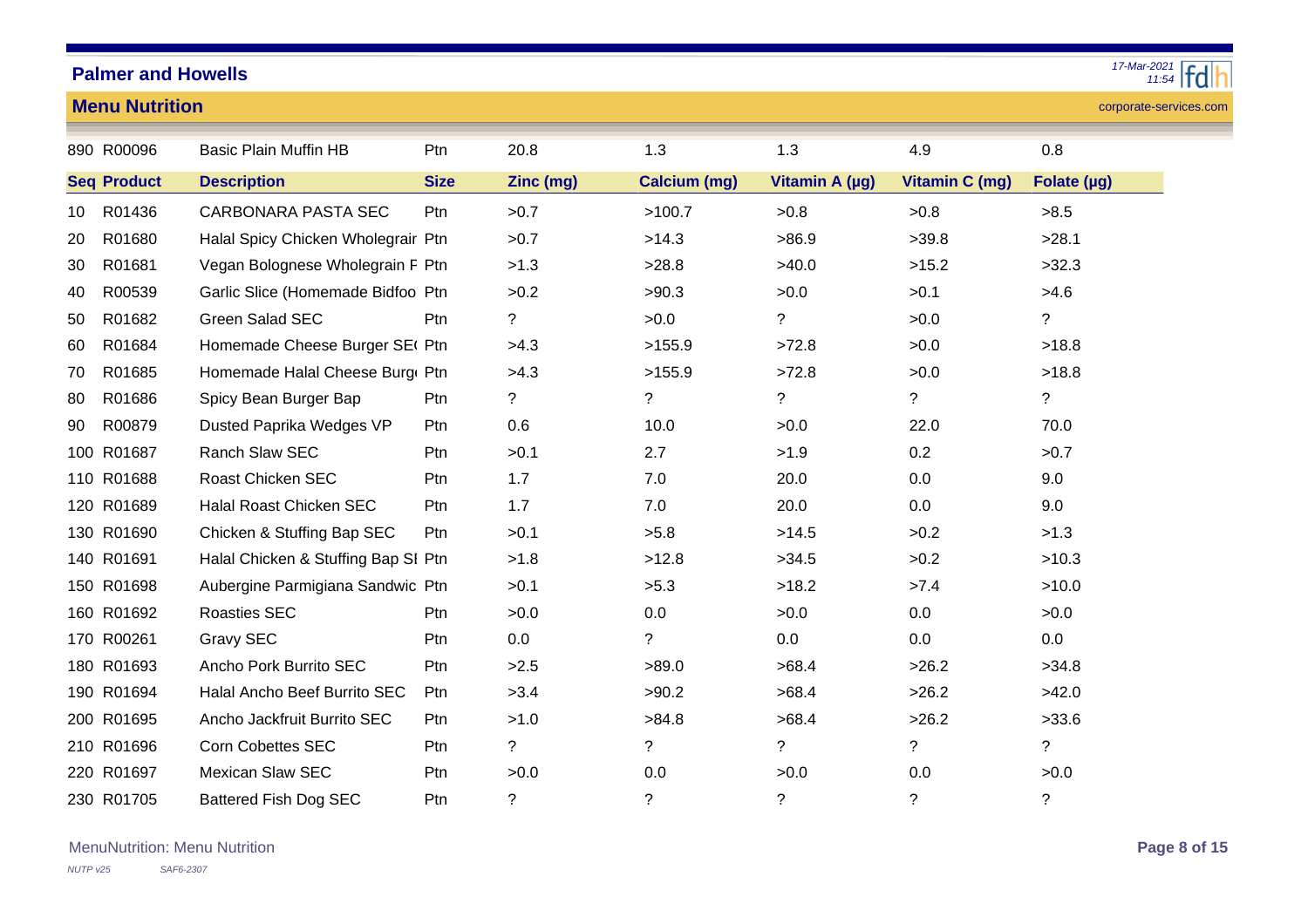#### *11:54 17-Mar-2021*

**Menu Nutrition**

| corporate-services.com |
|------------------------|
|                        |

| 240 R01254 | Quorn Dog SEC FW                    | Ptn        | >1.9        | >119.4         | >0.0        | >0.0        | >14.1 |
|------------|-------------------------------------|------------|-------------|----------------|-------------|-------------|-------|
| 250 R01699 | Chip Shop Curry Sauce SEC           | <b>Ptn</b> | $\tilde{?}$ | $\tilde{?}$    | $\tilde{?}$ | ?           | ?     |
| 260 R01256 | Chips SEC                           | Ptn        | 0.5         | 10.5           | 0.0         | 12.0        | 37.5  |
| 270 R00895 | Crushed Minted Peas and Chilli Ptn  |            | >0.6        | >28.0          | >0.0        | >9.6        | >26.4 |
| 280 R01700 | Meatball Marinara Wholegrain F Ptn  |            | >4.0        | >89.3          | >43.8       | >15.2       | >38.9 |
| 290 R01701 | Halal Meatball Marinara Wholec Ptn  |            | >4.6        | >90.1          | >43.8       | >15.2       | >43.7 |
| 300 R01702 | Quorn Meatball Marinara Whole Ptn   |            | >4.0        | 295.3          | >36.5       | 14.8        | >45.0 |
| 310 R01670 | Pomegranate Chicken & Jewell Ptn    |            | >2.6        | >55.7          | >381.2      | >0.1        | >31.7 |
| 320 R01704 | Halal Pomegranate Chicken & J Ptn   |            | >2.6        | >55.7          | >381.2      | >0.1        | >31.7 |
| 330 R01706 | Lebanese Falafel Khobez Wrap Ptn    |            | ?           | >0.0           | $\tilde{?}$ | >0.0        | ?     |
| 340 R01738 | <b>Citrus Salad SEC</b>             | Ptn        | >0.0        | 0.0            | >0.0        | 0.0         | >0.0  |
| 350 R01799 | <b>Roast Pork SEC</b>               | Ptn        | ?           | $\overline{?}$ | $\tilde{?}$ | $\tilde{?}$ | ?     |
| 360 R01641 | Toad in the Hole Yorkshire Pudi Ptn |            | >0.8        | >69.7          | >0.0        | >0.0        | >1.7  |
| 370 R01800 | <b>Halal Roast Beef SEC</b>         | Ptn        | 2.6         | 4.0            | tr          | 0.0         | 12.0  |
| 380 R01422 | Potato and Spinach Frittata SE( Ptn |            | >1.6        | 66.7           | >182.7      | 0.0         | >68.2 |
| 390 R01677 | Chicken Kathi Roll SEC              | Ptn        | >2.2        | >109.7         | >149.3      | >40.4       | >30.0 |
| 400 R01707 | Halal Chicken Kathi Roll SEC        | Ptn        | >2.2        | >109.7         | >149.3      | >40.4       | >30.0 |
| 410 R01675 | Rajasthan Watermelon Curry SI Ptn   |            | >0.1        | >3.7           | >23.2       | >9.2        | >9.3  |
| 420 R01679 | <b>Turmeric Rice SEC</b>            | Ptn        | 1.2         | 33.2           | 0.0         | 0.0         | 32.5  |
| 430 R01676 | Coconut & Chickpea Salad SEC Ptn    |            | >0.7        | 35.3           | >2.8        | 0.0         | >9.2  |
| 440 R00235 | Fiery Battered Fish SEC             | Ptn        | >0.2        | >26.6          | >0.0        | >0.0        | >5.3  |
| 450 R01708 | Cheesy Bean Wrap SEC                | Ptn        | >0.5        | >83.0          | >0.0        | >0.0        | >16.0 |
| 460 R01709 | Homemade Tartare Sauce SEC Ptn      |            | >0.0        | 2.2            | >2.0        | 0.0         | >0.9  |
| 470 R00509 | Peas SEC                            | Ptn        | 0.6         | 28.0           | 0.0         | 9.6         | 26.4  |
| 480 R00521 | Mushy Peas SEC                      | Ptn        | 0.8         | 13.6           | 0.0         | 0.0         | 0.0   |
| 490 R01710 | <b>Beef Chilli SEC</b>              | Ptn        | >3.1        | >23.4          | >125.8      | >48.4       | >40.3 |

MenuNutrition: Menu Nutrition **Page 9 of 15**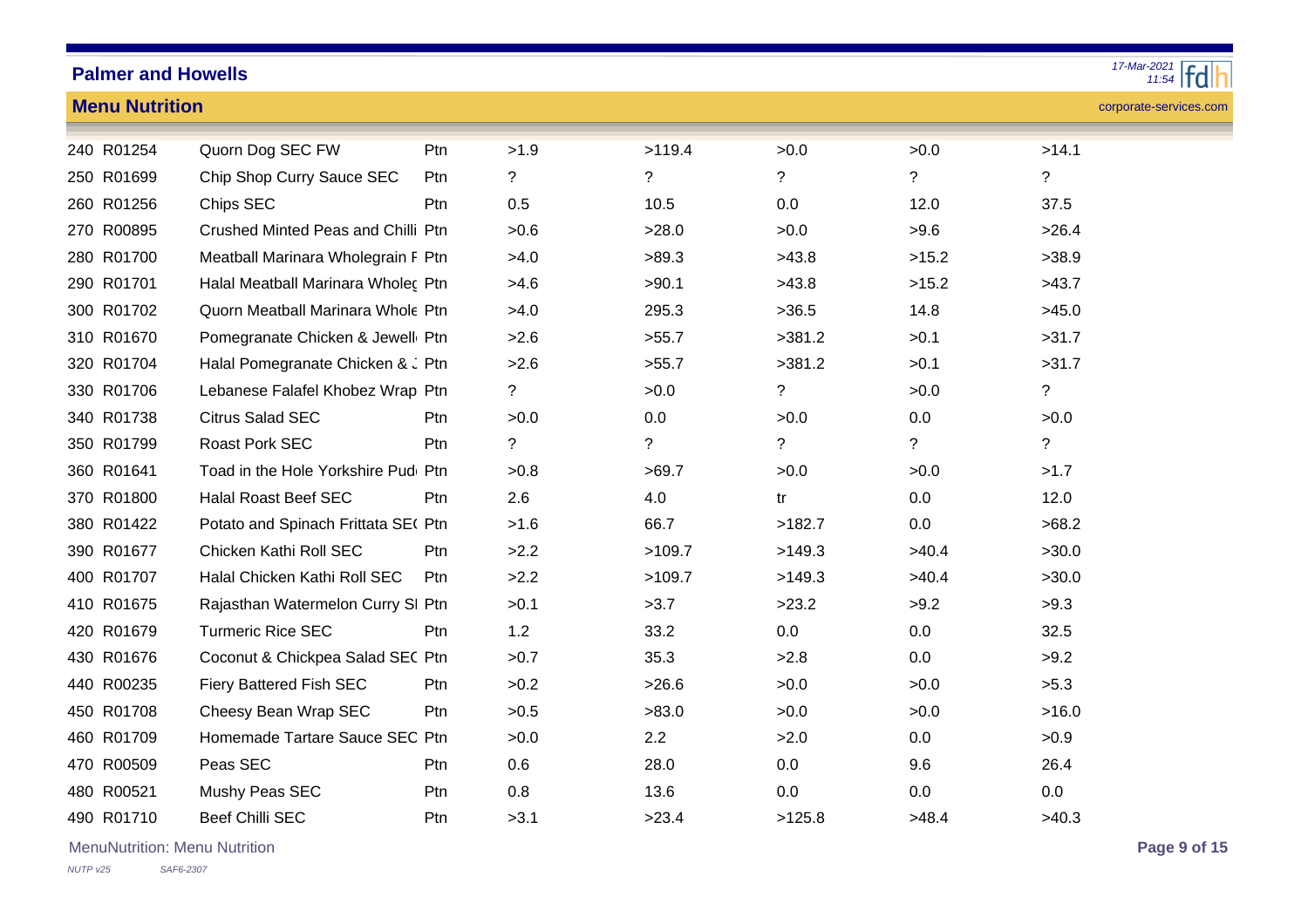| $17-Mar-2021$<br><b>Palmer and Howells</b> |                                        |     |             |             |             |             |                          |  |  |  |  |
|--------------------------------------------|----------------------------------------|-----|-------------|-------------|-------------|-------------|--------------------------|--|--|--|--|
| <b>Menu Nutrition</b>                      |                                        |     |             |             |             |             | corporate-services.com   |  |  |  |  |
| 500 R01711                                 | Halal Beef Chilli SEC                  | Ptn | >3.1        | >23.4       | >125.8      | >48.4       | >40.3                    |  |  |  |  |
| 510 R01605                                 | Vegan Mince Chilli SEC                 | Ptn | >0.5        | >20.0       | >91.6       | >35.5       | >31.8                    |  |  |  |  |
| 520 R01714                                 | Firecracker Rice Wholegrain SE Ptn     |     | 1.2         | 12.3        | 65.6        | 0.8         | 33.1                     |  |  |  |  |
| 530 R01712                                 | <b>Tomato Salsa SEC</b>                | Ptn | >0.0        | 3.2         | >23.2       | 8.8         | >9.2                     |  |  |  |  |
| 540 R01713                                 | Guacamole SEC                          | Ptn | ?           | >0.0        | $\tilde{?}$ | >0.0        | $\overline{?}$           |  |  |  |  |
| 550 R00330                                 | Shawarma SEC v3                        | Ptn | >1.3        | >13.5       | >107.0      | >32.2       | >9.6                     |  |  |  |  |
| 560 R01796                                 | Halal Shawarma SEC v3                  | Ptn | >1.3        | >13.5       | >107.0      | >32.2       | >9.6                     |  |  |  |  |
| 570 R01718                                 | Chicken Style Pitta Kebab SEC Ptn      |     | >5.2        | >115.2      | >1.4        | >0.5        | >6.9                     |  |  |  |  |
| 580 R01736                                 | <b>Fattoush Salad SEC</b>              | Ptn | >0.0        | >2.4        | >0.0        | >2.4        | >3.6                     |  |  |  |  |
| 590 R01724                                 | Roast Gammon SEC                       | Ptn | ?           | $\tilde{?}$ | ?           | $\tilde{?}$ | $\ddot{?}$               |  |  |  |  |
| 600 R01330                                 | Roast Gammon Baguette SEC              | Ptn | >0.0        | >2.8        | >0.0        | >3.9        | >0.4                     |  |  |  |  |
| 610 R01727                                 | Halal Roast Turkey & gravy may Ptn     |     | >0.8        | >3.2        | >0.0        | >0.0        | >7.2                     |  |  |  |  |
| 620 R01726                                 | Roast Turkey SEC                       | Ptn | $1.0$       | 4.0         | tr          | 0.0         | 9.0                      |  |  |  |  |
| 630 R01740                                 | <b>Smoked Cheese &amp; Onion Slice</b> | Ptn | >0.1        | >2.2        | >6.1        | >0.0        | >2.3                     |  |  |  |  |
| 640 R01715                                 | Chicken Chow Mein SEC                  | Ptn | >2.6        | >34.8       | >43.7       | >1.1        | >47.7                    |  |  |  |  |
| 650 R01797                                 | Halal Chicken Chow Mein SEC Ptn        |     | >2.6        | >34.8       | >43.7       | >1.1        | >47.7                    |  |  |  |  |
| 660 R01716                                 | Teriyaki Tofu Noodles SEC              | Ptn | >1.9        | >56.1       | >44.9       | >1.1        | >20.3                    |  |  |  |  |
| 670 R01737                                 | Five Spice Cauliflower Bites SE Ptn    |     | >0.5        | 42.9        | >21.9       | 0.0         | >17.0                    |  |  |  |  |
| 680 R01735                                 | Fish Finger Sandwich SEC               | Ptn | >0.6        | >134.9      | >0.0        | >0.0        | >19.1                    |  |  |  |  |
| 690 R01798                                 | Vegan Sausage Roll                     | Ptn | $\tilde{?}$ | $\tilde{?}$ | $\tilde{?}$ | $\tilde{?}$ | $\overline{\mathcal{E}}$ |  |  |  |  |
| 700 R01672                                 | Peach Melba Traybake SEC               | Ptn | >0.4        | >44.1       | >29.9       | >3.1        | >13.5                    |  |  |  |  |
| 710 R01720                                 | Sweet Potato Brownie SEC               | Ptn | >1.0        | >36.9       | >24.4       | >0.0        | >11.1                    |  |  |  |  |
| 720 R01674                                 | Carrot & Pineapple Muffin SEC Ptn      |     | >0.4        | 77.5        | >12.4       | 2.5         | >13.9                    |  |  |  |  |
| 730 R00250                                 | Mexican Chocolate Pudding SE Ptn       |     | >0.5        | >31.3       | >14.7       | >0.1        | >8.1                     |  |  |  |  |
| 740 R01723                                 | Yoghurt, Granola & Peaches SE Ptn      |     | 0.9         | 78.9        | 2.8         | 4.0         | 15.8                     |  |  |  |  |
| 750 R01671                                 | Apple Brown Betty SEC                  | Ptn | >0.5        | >32.3       | >0.0        | >12.0       | >10.0                    |  |  |  |  |

MenuNutrition: Menu Nutrition **Page 10 of 15**

# *17-Mar-2021*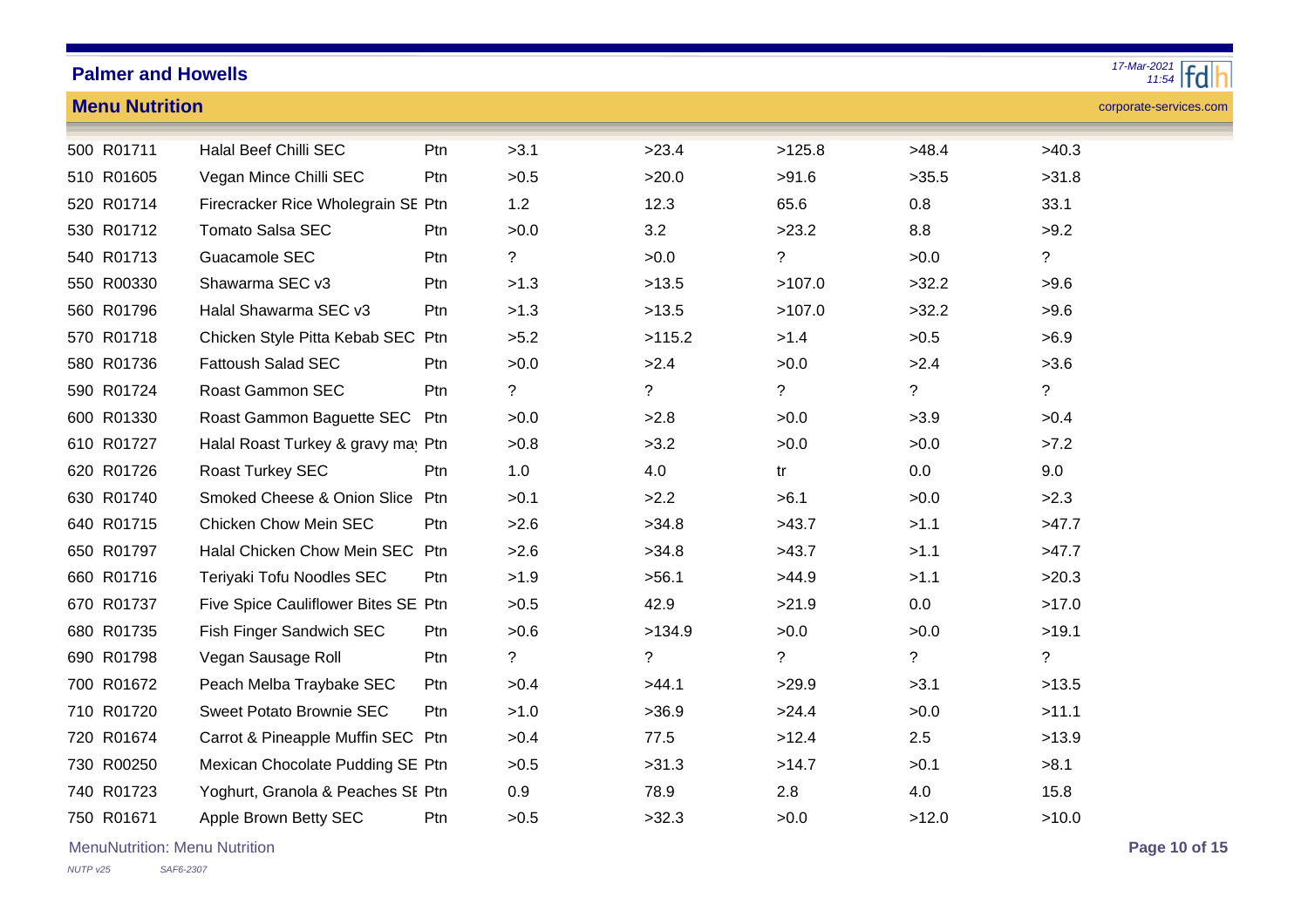|                                                 | $\frac{17 - \text{Mar} - 2021}{11.54}$<br><b>Palmer and Howells</b> |                                    |             |             |             |                |         |             |
|-------------------------------------------------|---------------------------------------------------------------------|------------------------------------|-------------|-------------|-------------|----------------|---------|-------------|
| <b>Menu Nutrition</b><br>corporate-services.com |                                                                     |                                    |             |             |             |                |         |             |
|                                                 | 760 R01408                                                          | Orange & cinnamon Polenta SI Ptn   |             | >0.2        | >19.3       | >14.6          | >0.0    | >7.6        |
|                                                 | 770 R01721                                                          | Mango & Coconut Slice SEC          | Ptn         | >0.5        | >47.7       | >14.6          | >7.5    | >13.0       |
|                                                 | 780 R01729                                                          | Indian Kulfi Ice Cream SEC         | Ptn         | 0.6         | 178.1       | 92.1           | 1.6     | 6.6         |
|                                                 | 790 R01733                                                          | Frozen Banana Mousse Pots SI Ptn   |             | >0.0        | 0.0         | >0.0           | 0.0     | >0.0        |
|                                                 | 800 R00103                                                          | Chocolate Cornflake Crispy Bar Ptn |             | >0.4        | >53.4       | >23.1          | >0.8    | >81.7       |
|                                                 | 810 R01722                                                          | Tutti Frutti Sponge                | Ptn         | >0.3        | >37.6       | >21.9          | >2.6    | >13.0       |
|                                                 | 820 R00259                                                          | Custard - Mix 125ml SEC            | Ptn         | 0.1         | 50.1        | 24.1           | 0.9     | 1.8         |
|                                                 | 830 R01732                                                          | Oaty Apple Crunch SEC              | Ptn         | >0.6        | >39.7       | >0.0           | >7.5    | >10.2       |
|                                                 | 840 R01730                                                          | Caramelised Bananas & Toffee Ptn   |             | >0.1        | 42.0        | >29.1          | $0.0\,$ | >0.5        |
|                                                 | 850 R00144                                                          | Sultana & Lemon Oaty Cookies Ptn   |             | >0.1        | >24.3       | >0.0           | >0.0    | >4.7        |
|                                                 | 860 R00216                                                          | HOMEMADE TOMATO SAUCE Ptn          |             | >0.2        | 10.5        | >36.5          | 14.8    | >19.9       |
|                                                 | 870 R01636                                                          | <b>Roasted Carrot Houmous</b>      | Ptn         | ?           | >0.0        | ?              | >0.0    | $\tilde{?}$ |
|                                                 | 880 R01664                                                          | Teriyaki Sauce MQ                  | Ptn         | 0.1         | 0.6         | 0.0            | 0.3     | 0.1         |
|                                                 | 890 R00096                                                          | <b>Basic Plain Muffin HB</b>       | Ptn         | 0.4         | 75.8        | 12.4           | 0.2     | 13.7        |
|                                                 | <b>Seq Product</b>                                                  | <b>Description</b>                 | <b>Size</b> | Sodium (mg) | Salt (g)    | Total suga (g) |         |             |
| 10                                              | R01436                                                              | CARBONARA PASTA SEC                | Ptn         | >245.0      | >0.6        | >5.7           |         |             |
| 20                                              | R01680                                                              | Halal Spicy Chicken Wholegrair Ptn |             | >409.9      | >1.0        | 6.1            |         |             |
| 30                                              | R01681                                                              | Vegan Bolognese Wholegrain F Ptn   |             | >423.6      | >1.1        | 7.0            |         |             |
| 40                                              | R00539                                                              | Garlic Slice (Homemade Bidfoo Ptn  |             | 77.5        | 0.2         | 0.8            |         |             |
| 50                                              | R01682                                                              | Green Salad SEC                    | Ptn         | $\ddot{?}$  | $\tilde{?}$ | >1.3           |         |             |
| 60                                              | R01684                                                              | Homemade Cheese Burger SE( Ptn     |             | >487.3      | >1.2        | 3.6            |         |             |
| 70                                              | R01685                                                              | Homemade Halal Cheese Burg Ptn     |             | >487.3      | >1.2        | 3.6            |         |             |
| 80                                              | R01686                                                              | Spicy Bean Burger Bap              | Ptn         | 640.4       | 1.6         | 7.1            |         |             |
| 90                                              | R00879                                                              | Dusted Paprika Wedges VP           | Ptn         | 14.3        | 0.0         | 1.5            |         |             |
|                                                 | 100 R01687                                                          | Ranch Slaw SEC                     | Ptn         | >104.0      | >0.3        | 3.3            |         |             |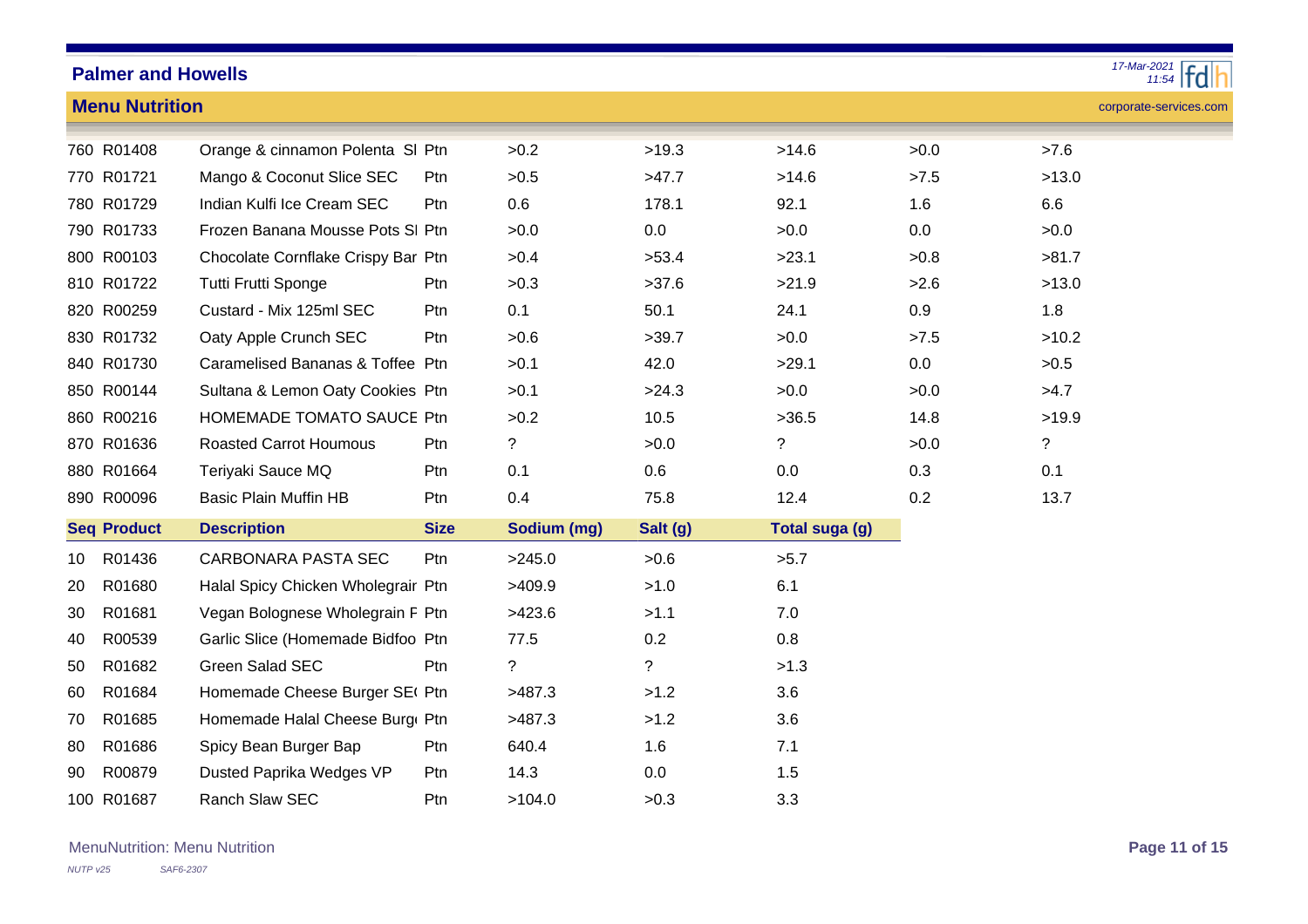### **Menu Nutrition**



corporate-services.com

| 110 R01688 | <b>Roast Chicken SEC</b>            | Ptn        | 90.0   | 0.2  | 0.0  |
|------------|-------------------------------------|------------|--------|------|------|
| 120 R01689 | <b>Halal Roast Chicken SEC</b>      | Ptn        | 90.0   | 0.2  | 0.0  |
| 130 R01690 | Chicken & Stuffing Bap SEC          | Ptn        | 527.8  | 1.3  | 3.5  |
| 140 R01691 | Halal Chicken & Stuffing Bap SI Ptn |            | 525.8  | 1.3  | 3.5  |
| 150 R01698 | Aubergine Parmigiana Sandwic Ptn    |            | >675.5 | >1.7 | 5.8  |
| 160 R01692 | <b>Roasties SEC</b>                 | <b>Ptn</b> | >0.0   | >0.0 | 1.8  |
| 170 R00261 | <b>Gravy SEC</b>                    | Ptn        | 210.8  | 0.5  | 0.2  |
| 180 R01693 | Ancho Pork Burrito SEC              | Ptn        | >398.5 | >1.0 | 5.7  |
| 190 R01694 | Halal Ancho Beef Burrito SEC        | Ptn        | >406.9 | >1.0 | 5.7  |
| 200 R01695 | Ancho Jackfruit Burrito SEC         | Ptn        | >493.3 | >1.2 | 7.5  |
| 210 R01696 | <b>Corn Cobettes SEC</b>            | Ptn        | 20.0   | 0.1  | 11.0 |
| 220 R01697 | <b>Mexican Slaw SEC</b>             | Ptn        | >0.0   | >0.0 | 3.1  |
| 230 R01705 | <b>Battered Fish Dog SEC</b>        | Ptn        | 316.0  | 0.8  | 2.1  |
| 240 R01254 | Quorn Dog SEC FW                    | Ptn        | >215.5 | >0.5 | >1.5 |
| 250 R01699 | Chip Shop Curry Sauce SEC           | Ptn        | 150.4  | 0.4  | 2.2  |
| 260 R01256 | Chips SEC                           | Ptn        | 30.0   | 0.1  | 0.2  |
| 270 R00895 | Crushed Minted Peas and Chilli Ptn  |            | >17.9  | >0.0 | 2.6  |
| 280 R01700 | Meatball Marinara Wholegrain F Ptn  |            | >398.9 | >1.0 | 6.4  |
| 290 R01701 | Halal Meatball Marinara Wholec Ptn  |            | >404.5 | >1.0 | 6.4  |
| 300 R01702 | Quorn Meatball Marinara Whole Ptn   |            | >568.1 | >1.4 | 7.8  |
| 310 R01670 | Pomegranate Chicken & Jewell Ptn    |            | >1.0   | >0.0 | >8.8 |
| 320 R01704 | Halal Pomegranate Chicken & J Ptn   |            | >1.0   | >0.0 | >8.8 |
| 330 R01706 | Lebanese Falafel Khobez Wrap Ptn    |            | >182.4 | >0.5 | >4.4 |
| 340 R01738 | <b>Citrus Salad SEC</b>             | Ptn        | >0.0   | >0.0 | 1.3  |
| 350 R01799 | <b>Roast Pork SEC</b>               | <b>Ptn</b> | 108.0  | 0.3  | 0.0  |
| 360 R01641 | Toad in the Hole Yorkshire Pudi Ptn |            | >425.0 | >1.1 | >2.9 |

MenuNutrition: Menu Nutrition **Page 12 of 15**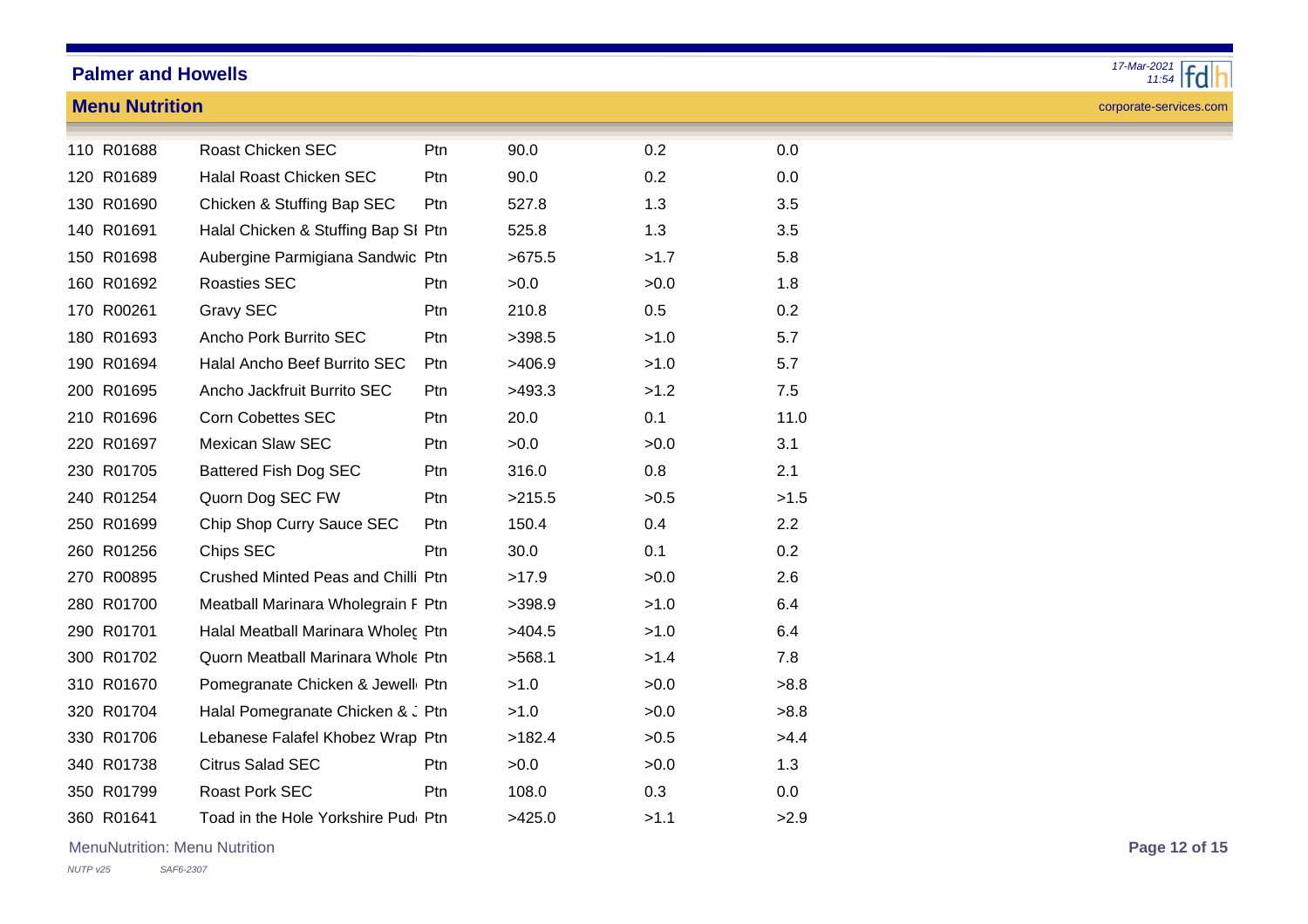### **Menu Nutrition**



corporate-services.com

|  | 370 R01800 | <b>Halal Roast Beef SEC</b>         | Ptn        | 42.4     | 0.1   | 0.0   |
|--|------------|-------------------------------------|------------|----------|-------|-------|
|  | 380 R01422 | Potato and Spinach Frittata SE( Ptn |            | >223.3   | >0.6  | 0.8   |
|  | 390 R01677 | Chicken Kathi Roll SEC              | Ptn        | >409.7   | >1.0  | >10.9 |
|  | 400 R01707 | Halal Chicken Kathi Roll SEC        | Ptn        | >409.7   | >1.0  | >10.9 |
|  | 410 R01675 | Rajasthan Watermelon Curry SI Ptn   |            | >22.8    | >0.1  | >1.6  |
|  | 420 R01679 | <b>Turmeric Rice SEC</b>            | Ptn        | 6.7      | 0.0   | 0.3   |
|  | 430 R01676 | Coconut & Chickpea Salad SEC Ptn    |            | >1.9     | >0.0  | 1.5   |
|  | 440 R00235 | Fiery Battered Fish SEC             | Ptn        | 531.3    | 1.3   | 0.4   |
|  | 450 R01708 | Cheesy Bean Wrap SEC                | Ptn        | 581.6    | 1.5   | 3.4   |
|  | 460 R01709 | Homemade Tartare Sauce SEC Ptn      |            | >117.0   | >0.3  | 1.3   |
|  | 470 R00509 | Peas SEC                            | <b>Ptn</b> | 0.8      | 0.0   | 2.0   |
|  | 480 R00521 | Mushy Peas SEC                      | Ptn        | 144.0    | 0.4   | 1.0   |
|  | 490 R01710 | <b>Beef Chilli SEC</b>              | Ptn        | >130.2   | >0.3  | 3.0   |
|  | 500 R01711 | Halal Beef Chilli SEC               | Ptn        | >130.2   | >0.3  | 3.0   |
|  | 510 R01605 | Vegan Mince Chilli SEC              | Ptn        | >257.7   | >0.6  | 3.0   |
|  | 520 R01714 | Firecracker Rice Wholegrain SE Ptn  |            | 326.0    | 0.8   | 1.4   |
|  | 530 R01712 | <b>Tomato Salsa SEC</b>             | <b>Ptn</b> | >15.6    | >0.0  | 1.3   |
|  | 540 R01713 | Guacamole SEC                       | <b>Ptn</b> | >19.4    | >0.1  | 0.6   |
|  | 550 R00330 | Shawarma SEC v3                     | Ptn        | >347.6   | >0.9  | 7.4   |
|  | 560 R01796 | Halal Shawarma SEC v3               | Ptn        | >347.6   | >0.9  | 7.4   |
|  | 570 R01718 | Chicken Style Pitta Kebab SEC Ptn   |            | >130.0   | >0.3  | >2.8  |
|  | 580 R01736 | <b>Fattoush Salad SEC</b>           | Ptn        | >2.9     | >0.0  | 2.0   |
|  | 590 R01724 | <b>Roast Gammon SEC</b>             | <b>Ptn</b> | 11200.0  | 28.0  | 0.0   |
|  | 600 R01330 | Roast Gammon Baguette SEC Ptn       |            | >11200.4 | >28.0 | >4.3  |
|  | 610 R01727 | Halal Roast Turkey & gravy may Ptn  |            | >172.3   | >0.4  | >0.4  |
|  | 620 R01726 | <b>Roast Turkey SEC</b>             | Ptn        | 50.0     | 0.1   | 0.0   |

MenuNutrition: Menu Nutrition **Page 13 of 15**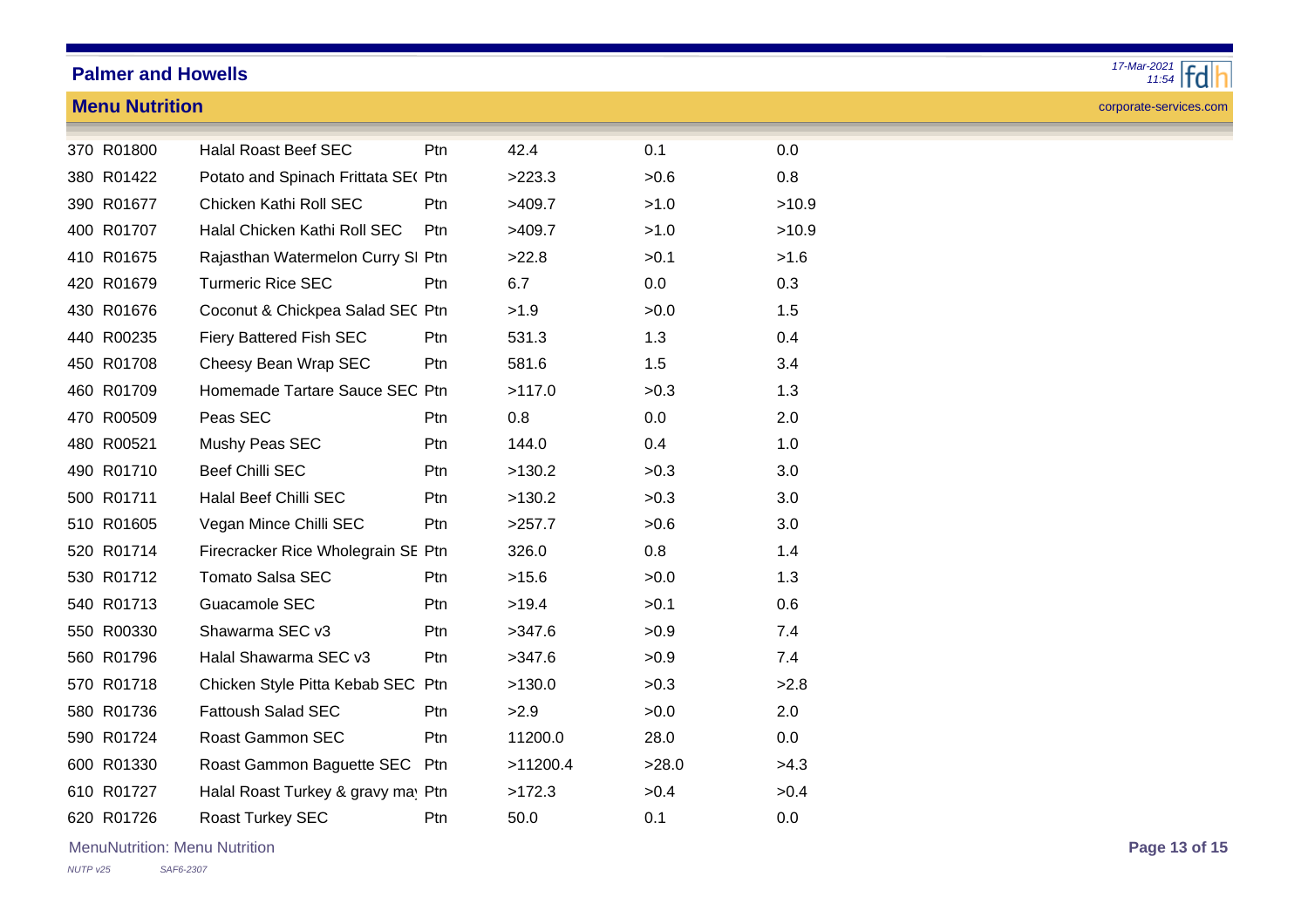### **Menu Nutrition**



corporate-services.com

| 630 R01740 | Smoked Cheese & Onion Slice Ptn     |                 | >110.2         | >0.3           | >1.4           |
|------------|-------------------------------------|-----------------|----------------|----------------|----------------|
| 640 R01715 | <b>Chicken Chow Mein SEC</b>        | Ptn             | >654.6         | >1.6           | >6.1           |
| 650 R01797 | Halal Chicken Chow Mein SEC         | Ptn             | >654.6         | >1.6           | >6.1           |
| 660 R01716 | Teriyaki Tofu Noodles SEC           | <b>Ptn</b>      | >971.7         | >2.4           | >5.9           |
| 670 R01737 | Five Spice Cauliflower Bites SE Ptn |                 | >87.2          | >0.2           | 2.2            |
| 680 R01735 | Fish Finger Sandwich SEC            | Ptn             | 711.8          | 1.8            | 3.6            |
| 690 R01798 | Vegan Sausage Roll                  | Ptn             | $\overline{?}$ | $\overline{?}$ | $\overline{?}$ |
| 700 R01672 | Peach Melba Traybake SEC            | Ptn             | >276.0         | >0.7           | >32.8          |
| 710 R01720 | <b>Sweet Potato Brownie SEC</b>     | Ptn             | >190.5         | >0.5           | 35.8           |
| 720 R01674 | Carrot & Pineapple Muffin SEC Ptn   |                 | >138.3         | >0.4           | 25.3           |
| 730 R00250 | Mexican Chocolate Pudding SE Ptn    |                 | 132.8          | 0.3            | 19.1           |
| 740 R01723 | Yoghurt, Granola & Peaches SE Ptn   |                 | 43.9           | 0.1            | 20.2           |
| 750 R01671 | Apple Brown Betty SEC               | Ptn             | 153.0          | 0.4            | 23.6           |
| 760 R01408 | Orange & cinnamon Polenta SI Ptn    |                 | >144.5         | >0.4           | 19.9           |
| 770 R01721 | Mango & Coconut Slice SEC           | P <sub>tn</sub> | 249.9          | 0.6            | 30.8           |
| 780 R01729 | Indian Kulfi Ice Cream SEC          | Ptn             | 54.7           | 0.1            | 24.2           |
| 790 R01733 | Frozen Banana Mousse Pots SI Ptn    |                 | >78.0          | >0.2           | 10.9           |
| 800 R00103 | Chocolate Cornflake Crispy Bar Ptn  |                 | 350.1          | 0.9            | 28.1           |
| 810 R01722 | Tutti Frutti Sponge                 | P <sub>tn</sub> | 233.1          | 0.6            | 23.4           |
| 820 R00259 | Custard - Mix 125ml SEC             | <b>Ptn</b>      | 43.3           | 0.1            | 11.7           |
| 830 R01732 | Oaty Apple Crunch SEC               | Ptn             | 97.7           | 0.2            | 15.2           |
| 840 R01730 | Caramelised Bananas & Toffee Ptn    |                 | >15.4          | >0.0           | 15.7           |
| 850 R00144 | Sultana & Lemon Oaty Cookies Ptn    |                 | >127.7         | >0.3           | 17.1           |
| 860 R00216 | <b>HOMEMADE TOMATO SAUCE Ptn</b>    |                 | >253.9         | >0.6           | 3.6            |
| 870 R01636 | <b>Roasted Carrot Houmous</b>       | Ptn.            | $\overline{?}$ | ?              | 1.5            |
| 880 R01664 | Teriyaki Sauce MQ                   | Ptn             | 1337.5         | 3.3            | 9.6            |

MenuNutrition: Menu Nutrition **Page 14 of 15**